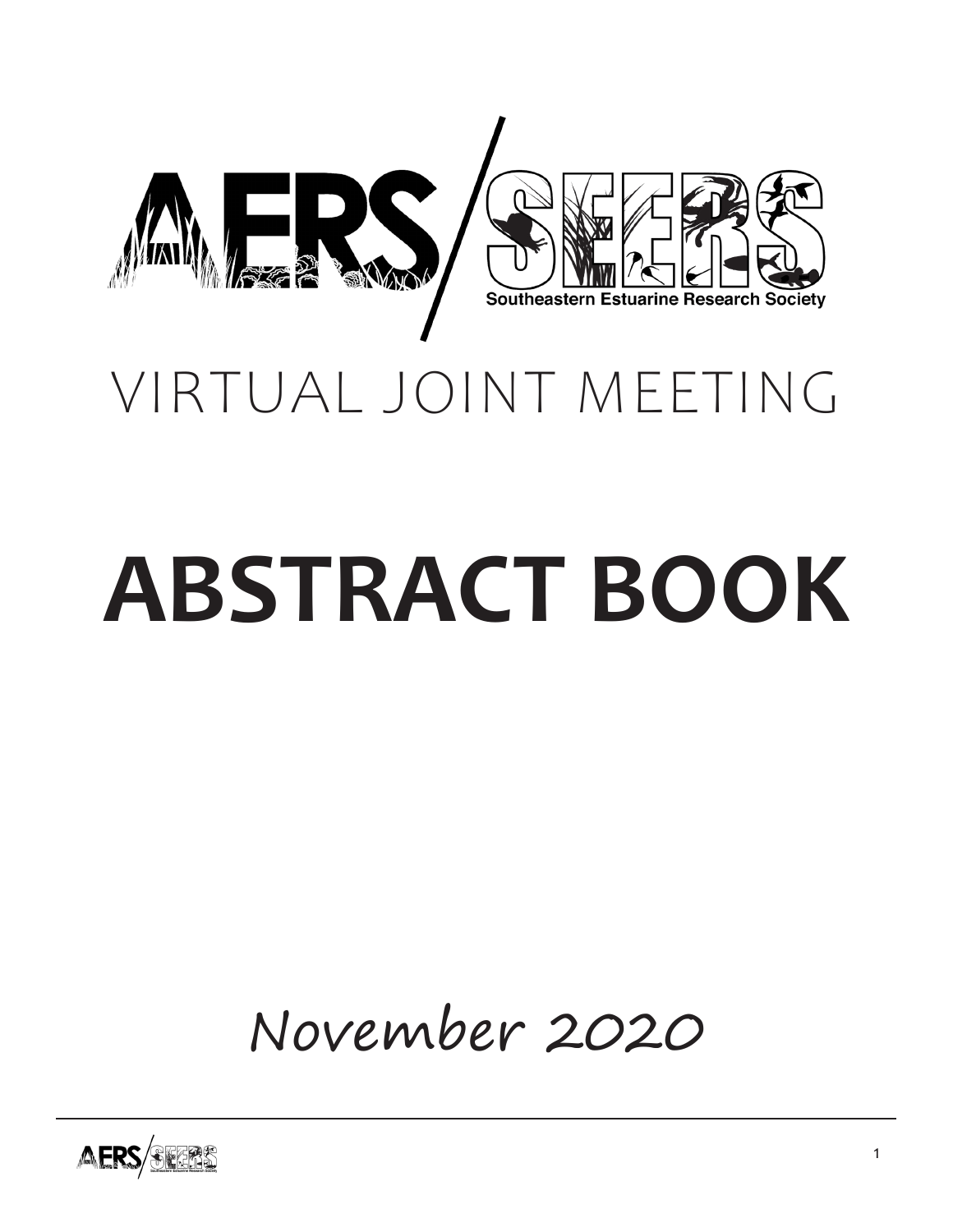# **Contents by Title**

| Attenuation of boat-wake energy and habitat creation using novel living shoreline approaches3                   |  |
|-----------------------------------------------------------------------------------------------------------------|--|
| What factors affect the distribution of the ribbed mussel (Geukensia demissa) in Georgia Salt Marshes?3         |  |
|                                                                                                                 |  |
| Influence of Urea and Temperature on Cyanobacteria in a Stormwater Detention Pond4                              |  |
| Water quality dynamics in tidally influenced blackwater creeks along a rural-urban gradient in Northeast Flori- |  |
|                                                                                                                 |  |
|                                                                                                                 |  |
| Denitrification Occurs on Engineered Structures With Oysters and Other Filtering Organisms  6                   |  |
|                                                                                                                 |  |
| The response of the seagrass associated echinoid Lytechinus variegatus to physical disturbances: effects of     |  |
|                                                                                                                 |  |
| Zostera marina seed bank resiliency following Hurricane Florence (2018) and Hurricane Dorian (2019)8            |  |
|                                                                                                                 |  |
|                                                                                                                 |  |
| Investigation of polyethylene terephthalate (PET) bottles as a reservoir for Enterococcus pollution10           |  |
| The Effects of Climate and Coastal flooding on low-lying American holly (Ilex opaca Aiton)11                    |  |
| Assessing the utility of eDNA techniques to monitor white shrimp abundance on the Georgia coast11               |  |
|                                                                                                                 |  |
| Zooplankton community structure within a stormwater detention pond in coastal South Carolina12                  |  |
| Biogeographic Distribution of Free-Living Macroinvertebrates in Invasive Agarophyton vermiculophyllum13         |  |
|                                                                                                                 |  |
|                                                                                                                 |  |
| The effects of oyster aquaculture on submerged aquatic vegetation (SAV) water quality and light habitat re-     |  |
| Effects of oyster aquaculture on biogeochemical habitat requirements for submersed aquatic vegetation (SAV)     |  |
| Co-occurrence of Atmospheric Heatwaves, Estuarine Heatwaves & Extremes in Water Quality Variables16             |  |
|                                                                                                                 |  |
| Charleston Planet Stewards: Building a Generation of Informed and Resilient Coastal Citizens17                  |  |
| The unprecedented complete loss of SAV in the tidal freshwater St. Johns River, Florida18                       |  |
|                                                                                                                 |  |
| Leaf tip morphology does not support species status for Halodule beaudettei in Florida, USA 19                  |  |
| Borrowing ecological principles: Effect of substrate orientation and complexity on reef formation 19            |  |
| Barrier island spit evolution at the terminus of a mainland attached coastal system: DeBordieu Island, SC 20    |  |

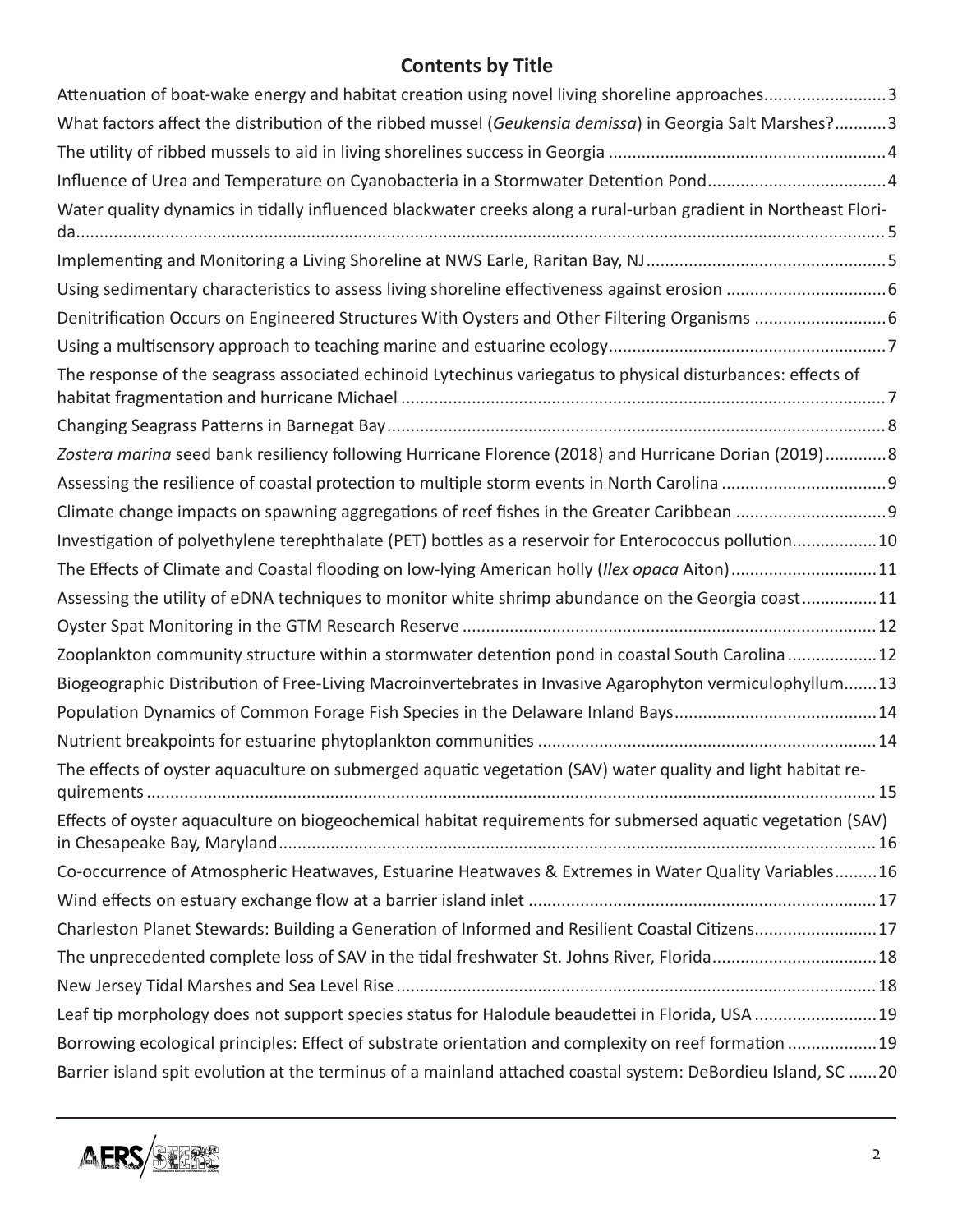*Attenuation of boat-wake energy and habitat creation using novel living shoreline approaches*

#### **AM Albright\* (1), RK Gittman (1,2), EH Wellman (1), CJ Baillie (1)**

(1) East Carolina University - Department of Biology

(2) East Carolina University - Integrated Coastal Studies Institute

*Poster, Student*

Structured, estuarine habitats (e.g. intertidal oyster reefs, salt marshes) provide critical ecosystem services, including nursery habitat and erosion mitigation. However, increased wave energy associated with commercial and recreational boating can erode estuarine habitats and displace faunal communities. Previous data suggests that vegetated shorelines may be less effective at attenuating vessel-driven waves when compared to wind-driven waves and therefore may require structural features, such as breakwaters, to protect shoreline habitats in heavily trafficked areas. This project will assess the effectiveness of OysterCatcherTM breakwaters, a novel design for living shorelines in NC, for attenuating boat-wake energy in a heavily trafficked waterway. We will evaluate the impact of breakwater presence and height on boat-wake wave attenuation, shoreline conditions, and faunal community assemblages. We hypothesize that oyster breakwaters will reduce wave energy incurred by the adjacent shoreline and the magnitude of wave attenuation will be positively correlated with vertical relief. Furthermore, we hypothesize that faunal diversity and abundance will be higher at reef sites compared to control sites. This study will assess the effectiveness of OysterCatcherTM reefs at reducing erosion and providing habitat for oyster-reef communities, thus contributing to the understanding of how living shorelines can be used for coastal protection and habitat provisioning.

# *What factors affect the distribution of the ribbed mussel (Geukensia demissa) in Georgia Salt Marshes?*

#### **WK Annis**

Georgia Southern University

#### *Student*

*Geukensia demissa* (ribbed mussel) is an ecologically important bivalve species found in salt marshes along the Atlantic coast. *G. demissa* has been found to increase *Spartina alterniflora* (cordgrass) growth in marsh restoration projects. Byssal threads from *G. demissa* stabilize marsh sediments and nitrogenous waste fertilizes *S. alterniflora*. Despite *G. demissa's* potential application in marsh restoration, the factors driving their spatial distribution in Georgia are poorly resolved. This study seeks (1) to examine both landscape and marsh scale factors that may contribute to the distribution of *G. demissa* in Georgia and (2) to determine how growth rate, survival, and recruitment of *G. demissa* vary at different locations in the marsh. These objectives were addressed through a GIS analysis and field experiments. Preliminary data from two sites shows that on the marsh scale, *G. demissa* densities are affected by elevation, slope, and distance to creek heads. Highest *G. demissa* densities were found on the lower marsh platform, close to creek heads. Lowest *G. demissa* densities were found on levees along subtidal creeks. In these low elevation areas close to creek heads, *G. demissa* growth rates and recruitment were the highest. Therefore, this study provides data on the mechanisms driving local mussel distribution.

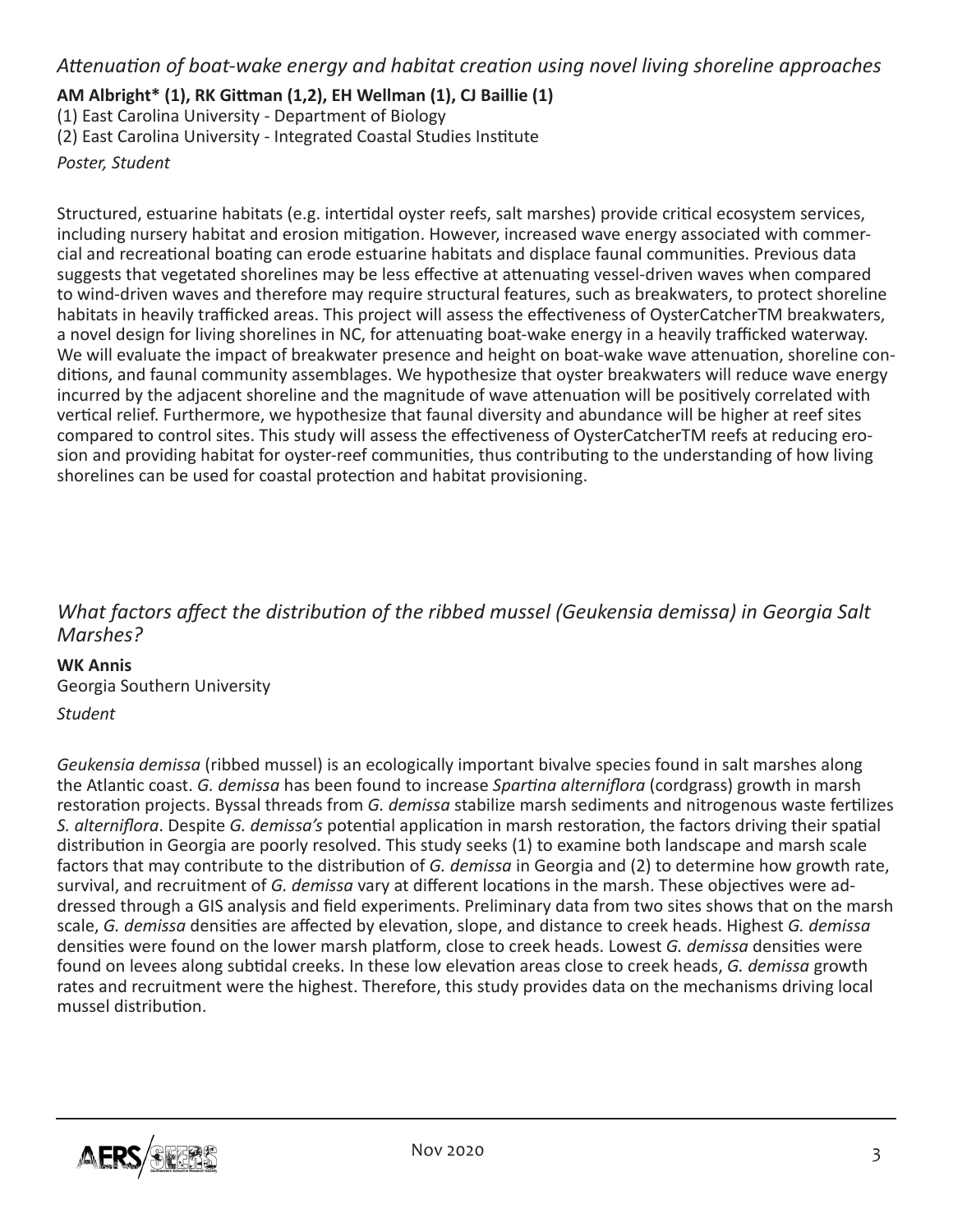## *The utility of ribbed mussels to aid in living shorelines success in Georgia*

#### **JM Carroll\*, WK Annis, RA Cohen**

Georgia Southern University

#### *Poster*

Ribbed mussels are ecologically important bivalves found in salt marshes along the Atlantic coast. They help stabilize sediments and adding nitrogenous wastes to sediments which act as fertilizer for the marsh grasses. However, ribbed mussels are often overlooked in marsh management practices in Georgia. Several living shorelines projects have been built throughout the state, with varied success. We sought to determine whether the presence of ribbed mussels placed in marsh grasses immediately adjacent to a living shoreline project would increase plant productivity. Working at Cannon's Point Preserve, we established control, low- and high-density mussel plots and monitored the change in plant productivity over the course of 15 months. Our results demonstrate mussel-driven enhanced plant productivity - high mussel treatments exhibited >300% increase in biomass relative to the start of the experimental period, driven by a combination of slightly higher plant density and much taller plant heights. However, mussel mortality remained relatively high throughout the study period, which can be problematic if using mussels as a restoration tool. We conclude that if effective strategies for mussel transplantation are developed (i.e., higher numbers, protective devices), using ribbed mussels on living shorelines projects can help marsh grass to grow back faster and healthier.

## *Influence of Urea and Temperature on Cyanobacteria in a Stormwater Detention Pond*

**HT Carruthers\*, JL Pinckney** University of South Carolina

#### *Student*

Increased urban and suburban population growth along the South Carolina (SC) coast has led to a rise in impervious surfaces, altering the course of stormwater runoff events. The construction of stormwater detention ponds (SDPs) is one of the many ways to best mitigate the flow of this water. In their function as natural pollutant traps, SDPs often contain increased levels of nutrients (nitrogen, N and phosphorus, P), which can lead to eutrophication. Under these high eutrophic conditions, primary production is overstimulated, and the formation of phytoplankton blooms, including harmful algal blooms (HABs) can occur. In recent decades, the forms of nitrogen (N) exported to coastal waters have changed, with more than half of all N fertilizers being urea-based. Research has also shown that species-specific differences to various concentrations and forms of fixed N exist. More specifically, cyanobacteria seem to thrive under higher concentrations of ammonium and urea. Research has also shown that cyanobacteria thrive under warmer conditions. This proposed work aims to examine the seasonal variability in phytoplankton communities in a single SDP over a small-time scale in response to urea and temperature. These effects will be tested using nutrient addition bioassays under a 72 h incubation conducted every 14-days.

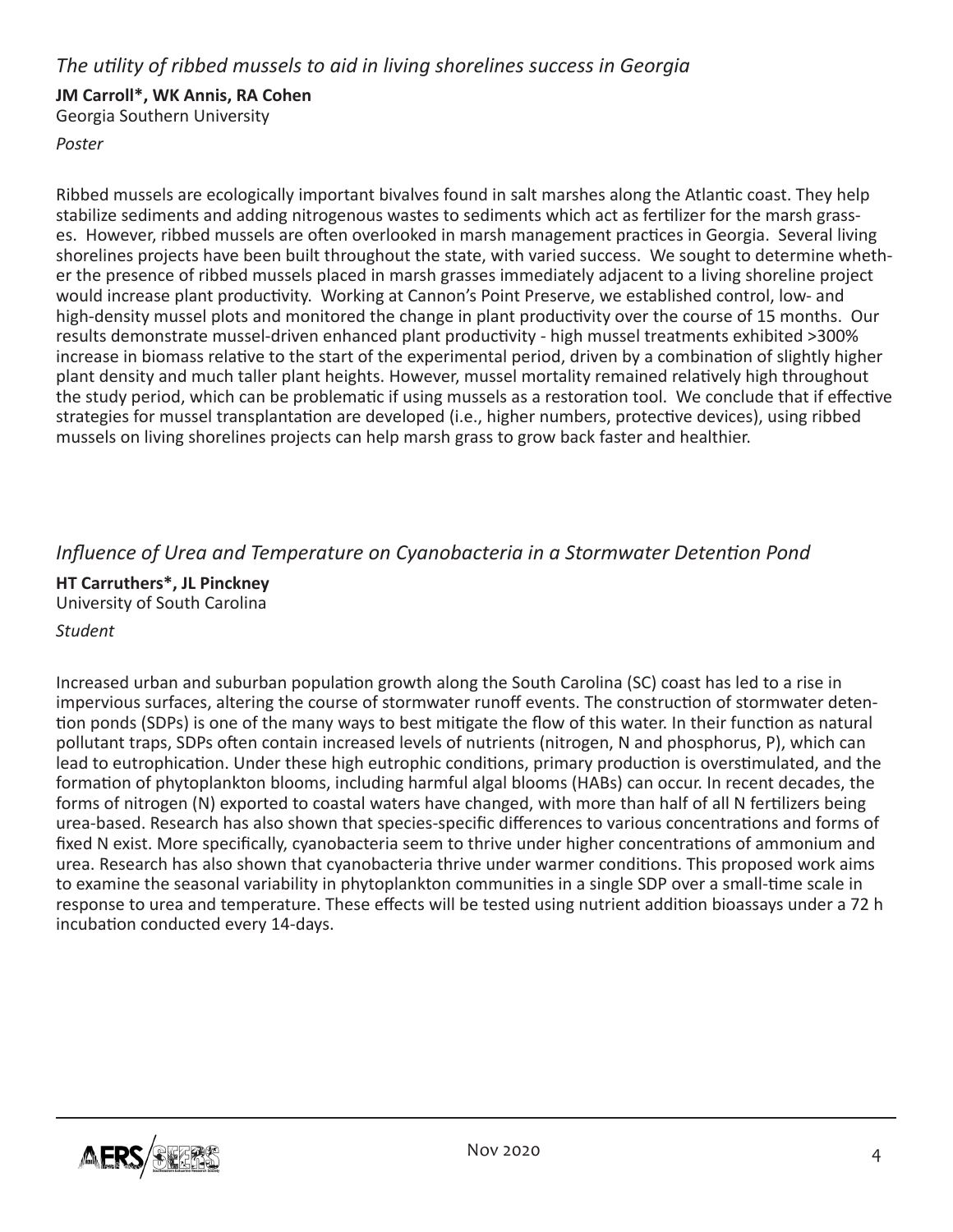## *Water quality dynamics in tidally influenced blackwater creeks along a rural-urban gradient in Northeast Florida*

#### **TM Chaya\*, TZ Osborne**

University of Florida, Whitney Laboratory for Marine Bioscience

*Student*

Reduced water quality, characterized by nutrient and contaminant loading, is a major potential consequence of urbanization. Eutrophication, toxin exposure and shellfish degradation are problems that can arise as a result. Water quality response to urban development is often specific to a locality or region; therefore, it is important to understand how development will affect the water quality of a region's receiving waters. The goal of this research is to determine the effects of urbanization on water quality of three blackwater creeks in Northeast Florida. Land use and cover were estimated for the three stream watersheds along a rural-urban gradient in St. Augustine, FL; Pellicer Creek is most rural, Moultrie Creek intermediately urban and San Sebastian River is highly urbanized. Turbidity, dissolved oxygen, fDOM, chlorophyll a, salinity, total coliform and *E. coli* levels were measured routinely. We hypothesized urbanization will negatively influence water quality dynamics, leading to more variable water quality, characterized by higher fecal bacteria concentrations, temperatures, turbidity, chlorophyll a, and lower dissolved oxygen, fDOM and specific conductivity. Results of ongoing analyses will be presented.

## *Implementing and Monitoring a Living Shoreline at NWS Earle, Raritan Bay, NJ*

## **M C Comi (1)\*, A L Boddy (1), A M Fitzgerald (2)**

(1) NY/NJ Baykeeper (2) New Jersey City University

The Raritan Bay coastline is at risk due to sea level rise, increased storm surge threats and changes in precipitation patterns. Nature-based tools can address these risks by increasing sedimentation on the shoreward side of projects, dampening wave energy, and reducing erosion. The presence of living shorelines supports increased biodiversity of associated marine species by adding much-needed habitat to urban areas. Due to the unique challenge of working in an urban estuary (pollution, contaminants, loss of hard substrate), as well as natural challenges (predators, poor visibility, access issues), incorporating artificial shorelines into restoration projects is necessary. In 2016, NY/NJ Baykeeper implemented the first living shoreline in the NJ portion of the Raritan Bay. To date, 600 oyster castles set with oyster spat have been placed at the project site. Monitoring for structural integrity, scouring, and oyster growth and survivorship is conducted via SCUBA and visual assessments. Shoreline monitoring and sediment traps assess accretion/erosion patterns, while fish traps and sediment plates determine biodiversity. Preliminary data shows fast growth of oysters at the site, an increase in species diversity in and around the castles (especially encrusting organisms and juvenile fish species), and sedimentation buildup in and around the castles.

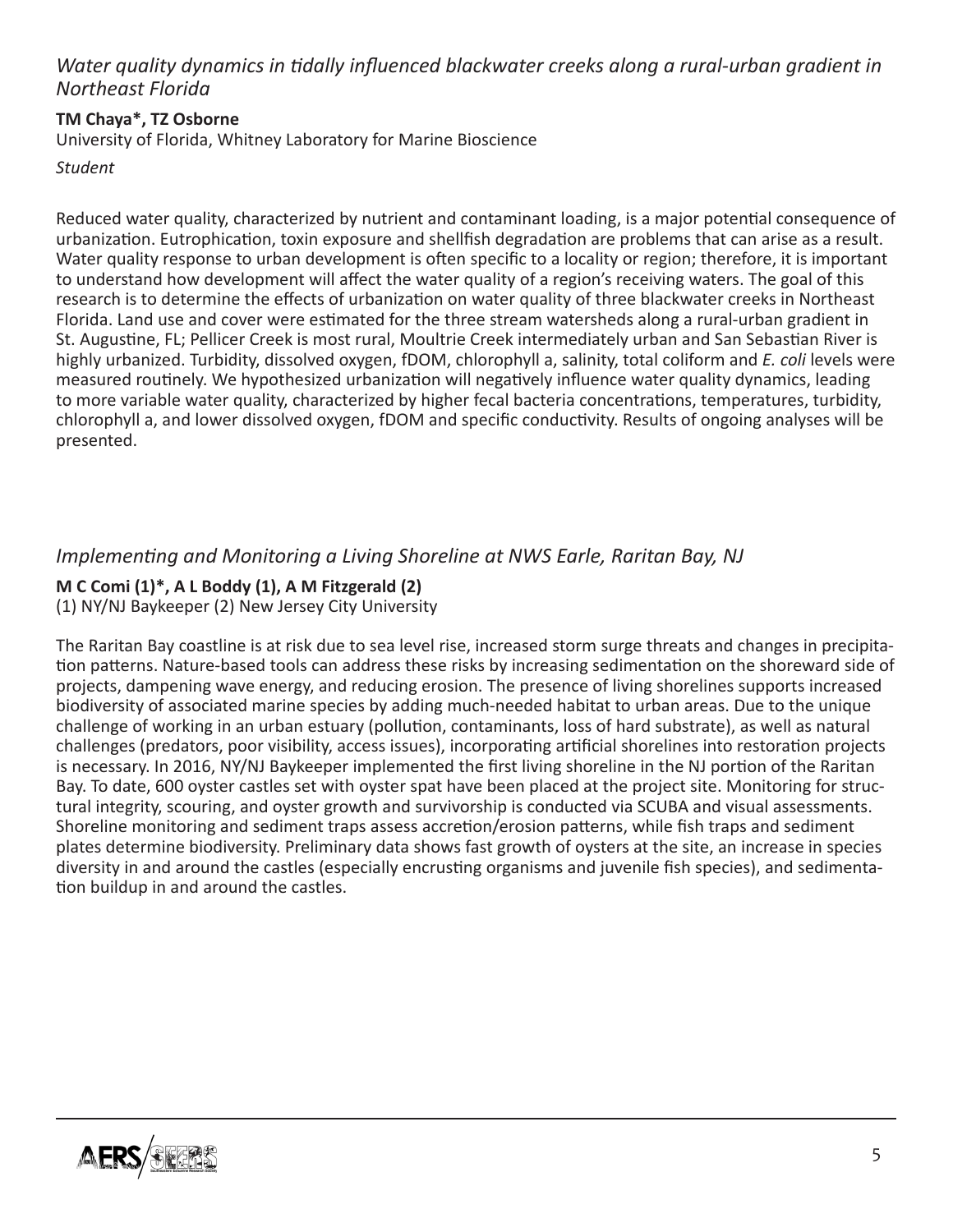#### *Using sedimentary characteristics to assess living shoreline effectiveness against erosion*

#### **A. Acevedo\*, T. Cooper-Kolb\*, L. Massey\*, C.**

*Poster, Student*

We investigated percent organic matter and sediment particle size associated with living shorelines along the Tolomato River, N.E. Florida. This was part of a larger living shoreline project conducted by Angelini et al. at UF. The purpose of this study was two-fold: to use two sedimentary parameters as indicators of wave energy dissipation by living shorelines, and to investigate the changes to the benthic environment that result from three types of living shoreline structures in the intertidal zone at the treatment sites: breakwalls, gabions, and BESE. Surface sediments at treatment sites were collected 40 cm behind break walls, gabions, and in front of the marsh edge. Control samples were collected at equivalent elevations at sites 30-40m downstream. Percent organic matter was measured using the loss-on-ignition method (corrected for salt content), and grain size was measured by wet sieving samples (pre-treated with peroxide and dispersant). We found significantly higher percentages of organic matter at treatment sites compared to control sites and there was no significant difference in silt and clay between the treatments and control sites. However, one site had much higher silt and clay behind the gabions and breakwalls, indicating that they were effectively dissipating wave energy.

## *Denitrification Occurs on Engineered Structures With Oysters and Other Filtering Organisms*

## **J.C. Cornwell (1)\*, M.S. Owens (1), M. Gray (1), A. Colden (2)**

- (1) University of Maryland Center for Environmental Science
- (2) Chesapeake Bay Foundation

Concrete structures in coastal waters have been deployed for shoreline protection and for habitat enhancement. Reef balls and oyster castles add vertical structure and surface area to benthic environments. The intentional seeding of oysters, and the opportunistic growth of other filtering organisms, results in the focusing of energy and materials onto the structure surface. We incubated reef balls and oyster castles in a large tank to assess rates of nutrient cycling and metabolism. The rates of oxygen uptake and the rates of denitrification were exceptionally high and on an areal basis were several orders of magnitude higher than sediments. While rates were highest in the oyster-seeded structures, metabolic rates on structures with barnacle and bryozooan communities were nevertheless very high. Nitrogen removal via denitrification adds a valuable additional ecosystem service to these structures.

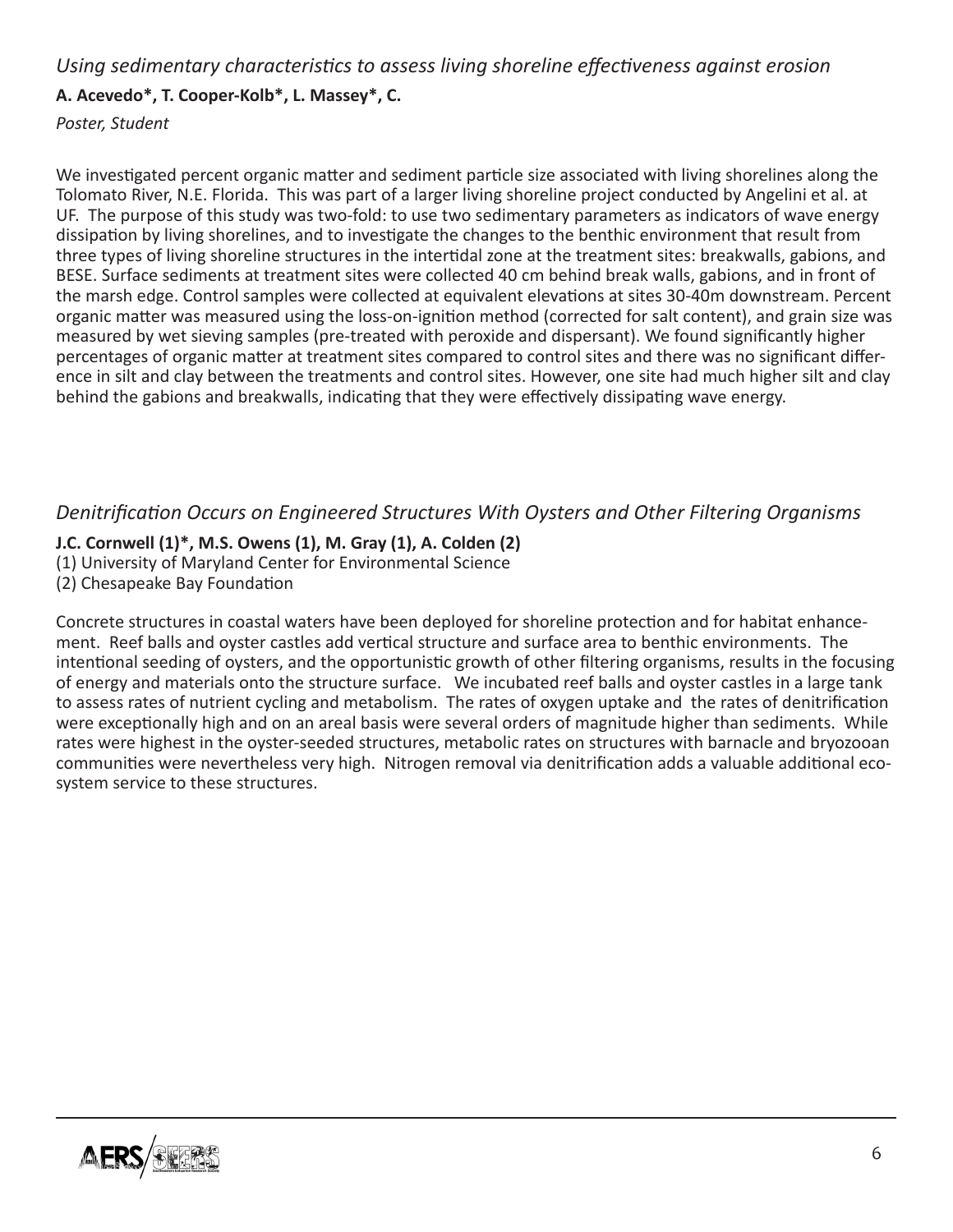## *Using a multisensory approach to teaching marine and estuarine ecology*

#### **Mary Carla Curran**

Savannah State University

Scientists and educators have the opportunity to reach a wide range of audiences in both formal and informal settings. Here, I will share a few examples of outreach activities that were based on university-level research that have been published for use by K-12 teachers. Topics include ocean currents, harmful algal blooms (HABs), fish abundance data, and marine mammal sounds. Many of these activities have simple modifications that enable participation by the visually impaired, who are often underserved by the science community. There is broad evidence that multi-sensory learning helps most of us retain material better, and in addition, sighted persons enjoy the creative ways that sense of feel or sense of sound can be used to express scientific findings.

#### *The response of the seagrass associated echinoid Lytechinus variegatus to physical disturbances: effects of habitat fragmentation and hurricane Michael*

#### **RE Czaja Jr\*(1), RC Challener (2), JB McClintock (3), CM Pomory (4)**

- (1) Stony Brook University, School of Marine and Atmospheric Sciences, Stony Brook, NY;
- (2) Bellarmine University, Biology Department, Louisville, KY,
- (3) University of Alabama at Birmingham, Department of Biology, Birmingham, AL,
- (4) University of West Florida, Biology Department, Pensacola, FL

#### *Student*

The progression of climate change has led to the increased frequency and intensity of physical disturbances, such as habitat destruction and hurricanes. Documenting the outcome of disturbances is important for monitoring biological change, particularly in coastal communities where extensive human-environment interaction exists. The purpose of these studies was to investigate spatial and temporal variation in the abundance of the seagrass-associated echinoid *Lytechinus variegatus* in response to seagrass bed edge effects (i.e. habitat fragmentation disturbances), and the passage of the category 5 storm hurricane Michael across St. Joseph Bay in the northern Gulf of Mexico. Field surveys revealed negative responses along seagrass bed edges, as *L. variegatus* maintained higher abundances in interior portions of seagrass beds, relative to seagrass bed edges (i.e. the seagrass-sandflat interface). Field surveys also revealed that the resident *L. variegatus* population did not respond negatively to the destructive power of the hurricane, as urchin abundances were not different after the storm. These results have implications for ecosystem functioning of seagrass communities in the Gulf of Mexico, where *L. variegatus* plays a pivotal trophic role via high density populations with high seagrass grazing rates.

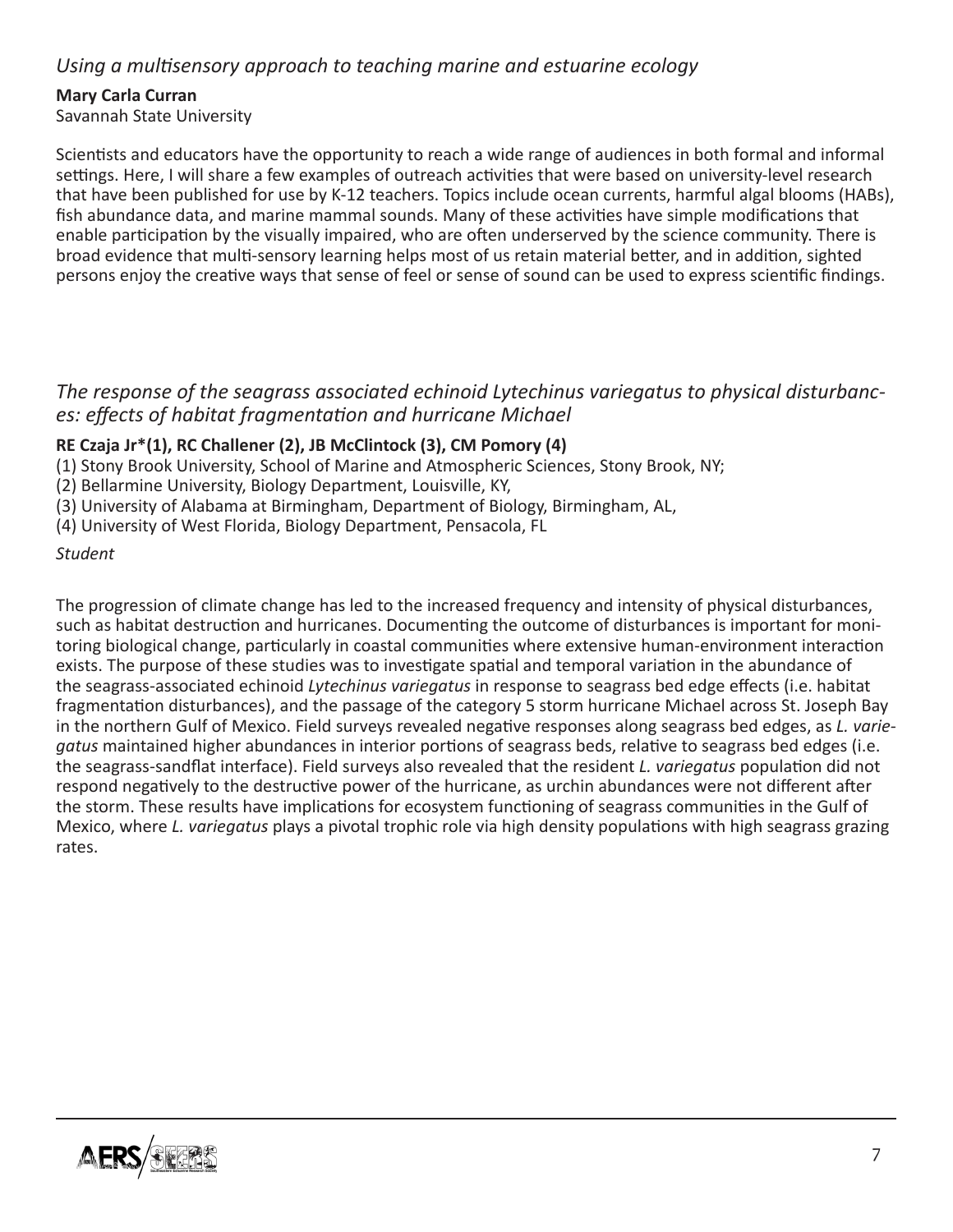## *Changing Seagrass Patterns in Barnegat Bay*

## **D E Dyson\*, E A Lacey**

Stockton University

*Poster, Student*

Barnegat-Bay Little Egg Harbor Estuary is an extremely productive, economically and ecologically important ecosystem in southern New Jersey. Seagrass there can be used as a bioindicator to judge ecosystem health as the region experiences impacts from poor water quality, increasing temperatures, and anthropogenic involvement. To track changes in health, data on seagrass percent cover, biomass, epiphytic coverage, and macroalgae biomass were collected at nine sites in spring and fall of 2015 and 2017. Previous studies have found that over the past 20 years, *Zostera marina* has been declining while being replaced by opportunistic *Ruppia maritima*. In this study, northern and southern regions of the estuary experienced significant decline in *Zostera* while central regions significantly increased cover. At northern sites which previously showed presence of *Zostera*, there was no longer a presence and *Ruppia* did not increase at these sites. Water conditions such as temperature and turbidity have changed, which may be preventing *Ruppia* from replacing *Zostera*. Additionally, macroalgae increased at all sites, which may also indicate decreases in water quality. These data show that this estuary is experiencing environmental change, which is leading to degradation of the ecosystem and could cause a cascade of negative responses both environmentally and socioeconomically.

## *Zostera marina seed bank resiliency following Hurricane Florence (2018) and Hurricane Dorian (2019)*

#### **H E Baker\*, E A Clancey, W J Kenworthy, J C Jarvis**

Department of Biology and Marine Biology, University of North Carolina-Wilmington, 601 South College Road, Friday Hall 2001, Wilmington, North Carolina 28403, USA.

#### *Poster, Student*

*Zostera marina* is the dominant seagrass species at its western-Atlantic southern range limit in North Carolina. High summer water temperatures there cause *Z. marina* populations to be thermally stressed and die off completely in the summer. Consequently, NC *Z. marina* populations show evidence of a mixed-annual life history strategy and rely fully on seeds in the sediment seed bank to come back each year. However, hurricanes, which have increased in frequency and intensity in recent years, have potential to affect the *Z. marina* seed bank through physical disturbance and reduced water quality conditions which could affect the amount, germination, and viability of *Z. marina* seeds. Hurricanes Florence (2018) and Dorian (2019) impacted the NC coast and were characterized by differences in wind speed and rainfall. To determine the effects of these storms on the *Z. marina* seed bank, sediment cores and biomass cores were collected from Middle Marsh, NC shortly before and after each hurricane, as well as the following growing season. Seed density, viable seed density, percent viability, and shoot and flowering shoot biomass and density were compared between storms. Understanding how resilient *Z. marina* populations are to storm-associated disturbances will be important for management of this important resource.

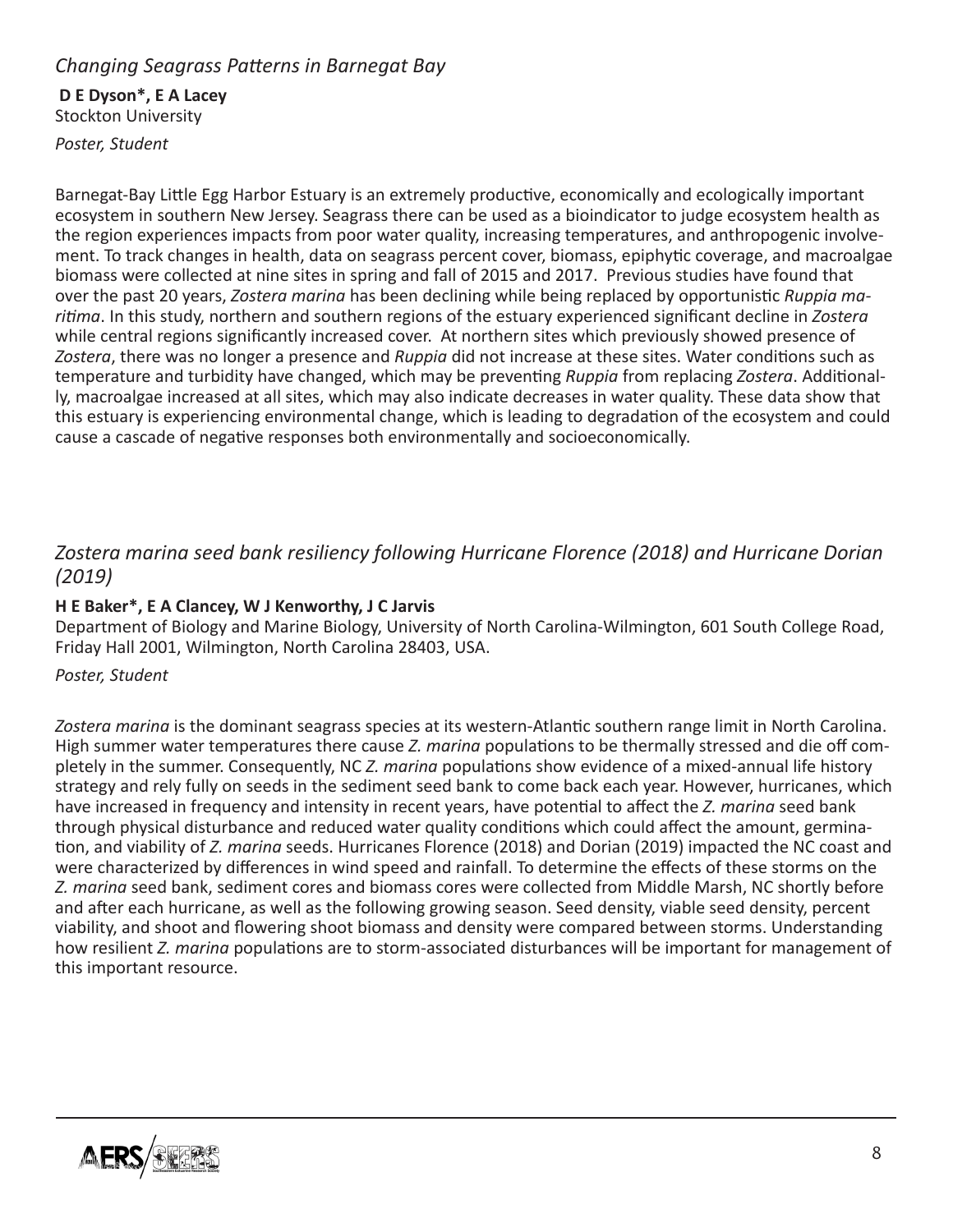## *Assessing the resilience of coastal protection to multiple storm events in North Carolina*

**R.K. Gittman (1) \*, C.S. Smith (2), S.B. Scyphers (3), A. Albright (1), C.J. Baillie (1), S.E. Donaher (4), H.**

**Hao (5), M.A. Polk (6), S. Trackenberg (1), E.H. Wellman(1), N. Woodard (1), and D.O. Eulie (5)**

(1) Department of Biology and Coastal Studies Institute, East Carolina University, Greenville, NC 27858

(2) Nicholas School of the Environment, Duke University Marine Lab, Beaufort, NC 28516

(3) Marine Science Center, Northeastern University, Nahant, MA 01908

(4) Institute of Marine Sciences, University of North Carolina at Chapel Hill, Morehead City, NC 28557

(5) Department of Environmental Sciences, University of North Carolina Wilmington, Wilmington, North Carolina, USA

(6)Department of Biology and Marine Biology, University of North Carolina Wilmington, Wilmington, North Carolina, USA

As coastal populations continue to increase, the socioeconomic impacts of hurricanes and other major storm events are also expected to increase, with hurricane damages already costing the United States nearly a trillion dollars since 1980. To protect people, infrastructure, and property from storms, coastal residents frequently elect to harden their shorelines with seawalls and bulkheads, which has been shown to cause coastal habitat loss and degradation. Alternatively, living shorelines can restore coastal habitat functions, while also preventing shoreline damage and erosion during storm events. Further, recent work has suggested that living shorelines can be less costly to maintain and require fewer repairs after storms than bulkheads. However, the ability of living shorelines to prevent shoreline damage and erosion over multiple storm events has not been evaluated. In many regions, including coastal North Carolina, multiple hurricanes have made landfall and have caused significant damage in the last decade. To understand the impacts of multiple hurricanes on waterfront properties and shoreline habitats, we conducted shoreline surveys and online surveys of waterfront residents before and after five hurricanes over ten years. Results suggest that living shorelines are resilient to multiple storm events, while bulkheads require repeated, costly interventions to provide continued protection.

## *Climate change impacts on spawning aggregations of reef fishes in the Greater Caribbean*

**E Gokturk\*, B Erisman, W Heyman, R Asch** East Carolina University

#### *Poster, Student*

Climate change has altered environmental conditions on a global scale and prompted changes in latitudinal distribution, depth range, and phenology of fish species in marine environments. This study focuses on modeling the effects of climate change on the distribution and phenology of spawning aggregations of eight snapper and grouper species in the Greater Caribbean. The Non-Parametric Probabilistic Ecological Niche Model coupled with the NOAA GFDL earth system model were applied to project changes in the distribution and seasonality of spawning sites under the RCP 8.5 climate scenario. Sea surface temperature, seasonal temperature gradients, vertical velocity, and geostrophic currents were selected as variables influencing spawning distribution. Groupers shifted spawning phenology later at a mean rate of 2.77 days/decade, while snappers were projected to spawn earlier at a rate of 4.65 days/decade. Groupers showed a mean northward latitude shift of spawning sites by 16.14 km/decade and snappers shifted by 5.88 km/decade. Differences between these speciesâ€<sup>™</sup> reactions to climate change were predicated on the fact that groupers spawn during colder months. This research has implications for how marine protected areas and seasonal sales bans should be adjusted under changing environmental conditions.

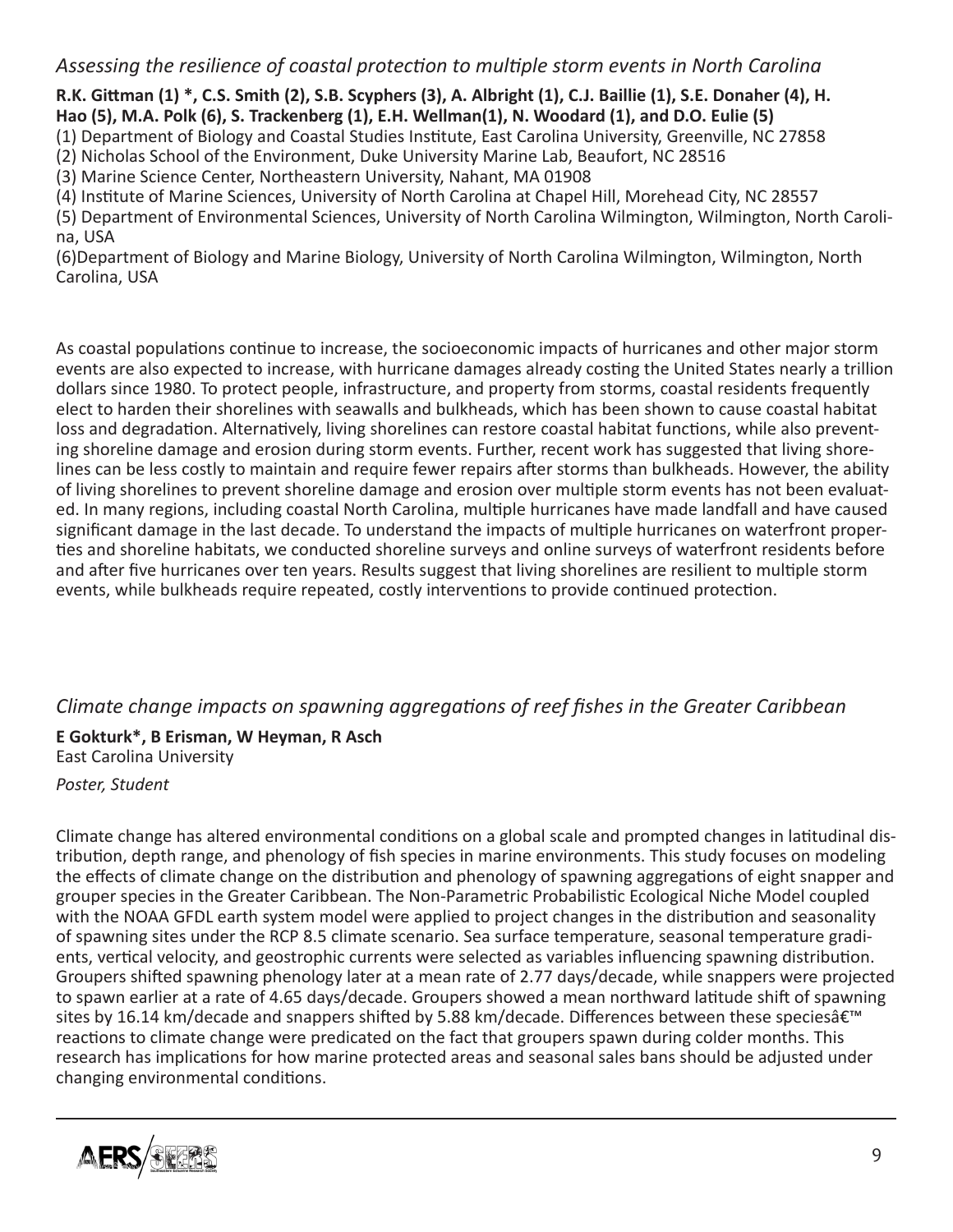# *Investigation of polyethylene terephthalate (PET) bottles as a reservoir for Enterococcus pollution*

#### **Grogan, Amy E.\*, Mallin, Michael A.**

University of North Carolina Wilmington, Center for Marine Science, 5600 Marvin K. Moss Lane, Wilmington, NC 28409.

*Student*

Polyethylene terephthalate (PET) plastic is frequently used in the food industry, particularly in the manufacture of beverage bottles. As such, PET accounts for a considerable amount of plastic marine debris. Upon entering the environment, plastic debris is quickly colonized by microbially-mediated biofilms. Genomics studies of such biofilms have found pathogenic microbes present at abnormally high concentrations. The fecal indicator bacterium Enterococcus is used for beach water contamination assessments. Enterococcus has been found to colonize plastic in medical settings, but its colonization of marine plastic debris is unknown. In order to examine if PET bottles act as habitats for Enterococcus, a study was conducted within euhaline tidal waters of Wrightsville Beach, NC, via the deployment of pre-sterilized PET bottles. Uncapped bottles were attached to a float and positioned nearby two stormwater outfall pipes, known to drain an area contributing high loads of Enterococcus to the receiving waters. Plastic bottles were retrieved weekly to assess the effect of time and location in the accumulation of bacteria. Each bottle was analyzed for the presence of Enterococcus in water inside the bottle and on the plastic surface. Abundance of Enterococcus was found to be significantly greater associated with PET bottles versus the surrounding waters.

*The effects of Salinity, Depth and Turbidity on Submerged Aquatic Vegetation (SAV) abundance in Eastern North Carolina.*

**N.S Gwynn, J.J Luczkovich** Department of Biology

*Student*

The state of North Carolina is concerned about the loss of submerged aquatic vegetation (SAV), which is critical fish and wildlife habitat in low-salinity estuaries. Sentinel sites have been established by the East Carolina University/Albemarle Pamlico National Estuarine Partnership (APNEP) team at locations where SAV has been observed in historical surveys. Using monitoring data collected from low-salinity sentinel site locations in the Neuse River Estuary (NRE) Pamlico River Estuary (PRE), and Albemarle Sound (AS) from 2015 to 2019 I evaluated the effects of turbidity, salinity and water depth on SAV abundance. My goal was to understand what physical parameters have an impact on low-salinity SAV survival and growth. Data came from inshore quadrat diver surveys that measure percent cover using 1m2 quadrats at depths of 0.25, 0.5, 0.75 and 1 meter. Dry biomass abundance was found by taking core samples along sampling transects. Some sentinel sites were omitted from the study that never contained SAV. I found that low turbidity as well as low salinity was associated with higher SAV percent cover. The abundance of SAV increased with increased Secchi depth supporting my hypothesis that light is a main contributing factor for SAV growth in North Carolina Estuaries.

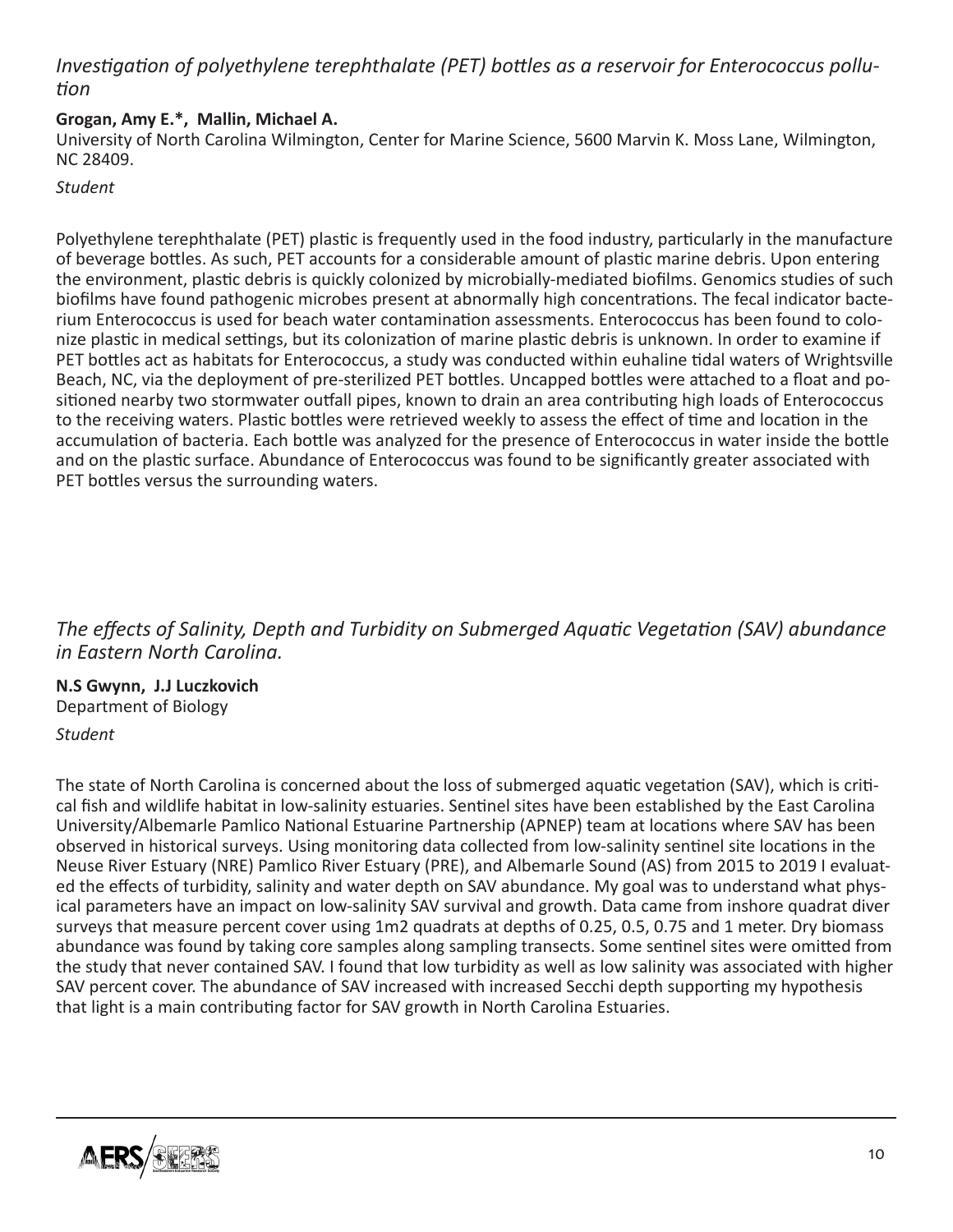## *The Effects of Climate and Coastal flooding on low-lying American holly (Ilex opaca Aiton)*

 **LeeAnn Haaf\* (1), Stephanie Stotts (2), Beatrice O'Hara (1), Emily Pirl(3), Danielle Kreeger(1)**

(1) Partnership for the Delaware Estuary,

(2) Wesley College

(3) Barnegat Bay Partnership

*Poster, Student*

Low-lying forests adjacent to tidal marshes are at risk of loss through rapidly rising sea level. Future salt marsh extent, also at risk of loss through sea level rise, is linked to the demise of low-lying forests. Patterns of forest losses and marsh gains are spatially and temporally variable, which limits our ability to predict coastal change as sea levels rise. We used tree rings to analyze the effects of temperature, precipitation, and maximum tidal water levels on the growth of over 100 American hollies (*Ilex opaca* Aiton) in two Mid Atlantic estuaries. Results from partial correlation tests suggest differences in the significance of environmental conditions seasonally and between sites. For instance, tidal water levels were not significantly related to growth at one site, but this relationship was positive and significant for winter water levels at the other site (p<0.05). Additional differences were found for temperature and precipitation. Results support the hypothesis that local conditions are important in the susceptibility of forests to decline as surficial flooding and salt exposure increases. Future studies may also consider the role of groundwater-sea level rise interactions, as there is evidence of positive responses to higher maximum tidal water levels in American holly.

*Assessing the utility of eDNA techniques to monitor white shrimp abundance on the Georgia coast*

**R P Hurt\*, J M Carroll** Georgia Southern University

*Poster, Student*

The white shrimp (*Litopenaeus setiferus*) commercial fishery is the largest fishery in Georgia, generating around \$9 million annually in landings over the past decade. These shrimp are also a key indicator species to changes in estuarine water quality and habitat alteration, particularly deterioration and loss of salt marshes, allowing them to be a useful model organism for examining ecosystem changes. Effective management relies on sound predictive models relating environmental factors and their alterations to biodiversity and fisheries production. Due to the importance of white shrimp to Georgia's coastal communities, methods for cost-effective monitoring must be developed. Currently, the Georgia Department of Natural Resources monitors shrimp populations using both monthly trawling and drop-ring surveys, however, with declining state budgets, it becomes important to explore more cost-efficient emerging technologies to monitor critical species. My research seeks to use environmental DNA (eDNA) sampling within an experimental design explicitly aimed at moving beyond presence/absence and toward estimates of abundance. Having successfully developed probes for white shrimp, I plan to conduct fully factorial experiments to establish relationships between eDNA concentrations and environmental parameters to white shrimp abundance and biomass. This poster will present my research plan, and I welcome input.

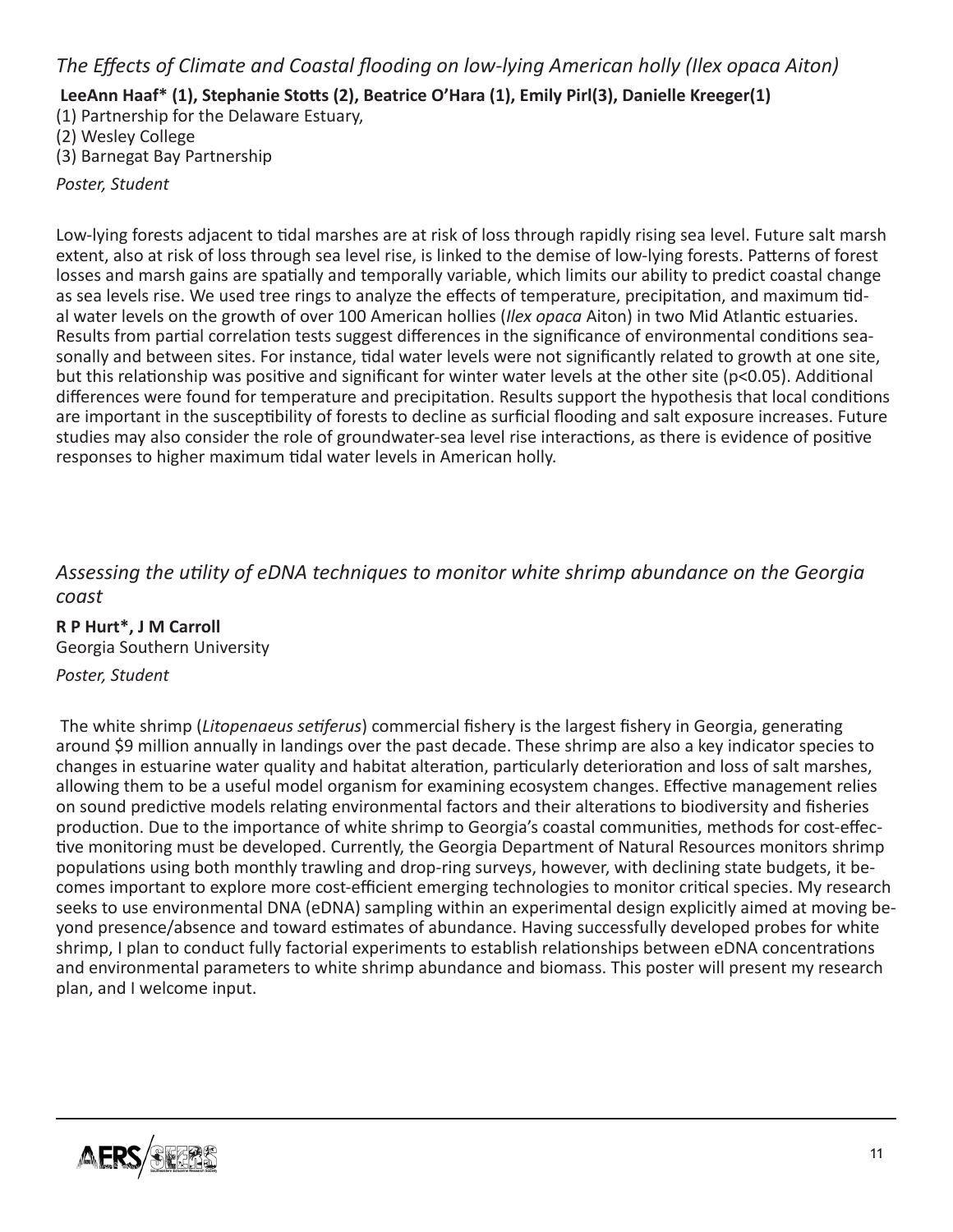## *Oyster Spat Monitoring in the GTM Research Reserve*

#### **Al Knoell\*, Pa Marcum, Ni Dix**

GTM National Estuarine Research Reserve

The eastern oyster, Crassostrea virginica, is a keystone species abundant in southeastern U.S. estuaries, providing a myriad of services, including water filtration, buffering against storm surges and wave action, and serving as a habitat for many estuarine organisms. Recent oyster population assessments and oyster restoration efforts in the Guana Tolomato Matanzas National Estuarine Research Reserve (GTMNERR) revealed the need for information on local oyster settlement dynamics. By observing settlement patterns of spat, or newly settled oysters, knowledge on the site-specific larval availability and settlement is provided and can further aid in understanding oyster population dynamics. In 2015, the GTMNERR initiated a monitoring program to determine spatial and temporal patterns in oyster spat using the hanging shell method. Cleaned shells were deployed monthly in five major waterbodies of the GTMNERR estuary. Shells were evaluated under microscope and all spat settled on the inner shell surface were counted. Over the course of the study, peak settlement shifted later in the summer and overall abundance increased annually. Small-scale variation in minor peak timing and abundance was observed both between and among waterbodies. Monitoring data have been shared regularly with local oyster harvesters, citizens, regional resource management stakeholders, and scientists.

## *Zooplankton community structure within a stormwater detention pond in coastal South Carolina*

 **JL Pinckney (1)(2), KE Laccetti (1)(2)\*** 

(1) University of South Carolina

(2) School of Earth, Ocean, and Environment

*Student*

Stormwater detention ponds (SPDs) on the coast of South Carolina have become increasingly prevalent as the area experiences rapid urbanization. SDPs are man-made reservoirs of standing water that were first implemented to provide stormwater storage to control runoff and enhance stormwater quality to minimize pollution inputs into receiving waters. SDPs may host a variety of aquatic organisms, such as invertebrates, reptiles and fish. All SDPs vary in terms of size, depth, geometry, surrounding vegetation and pollution levels and type. These factors can affect water quality parameters and thus have affect zooplankton communities. Zooplankton are ecologically important because they act as a good water quality indicator due to their quick response times. Biological and chemical features of an aquatic system, such as food availability and salinity, have a large effect on zooplankton community composition in certain environments. This proposal aims to determine the seasonal variability in zooplankton community composition in one SDP located in Murrell's Inlet, SC.

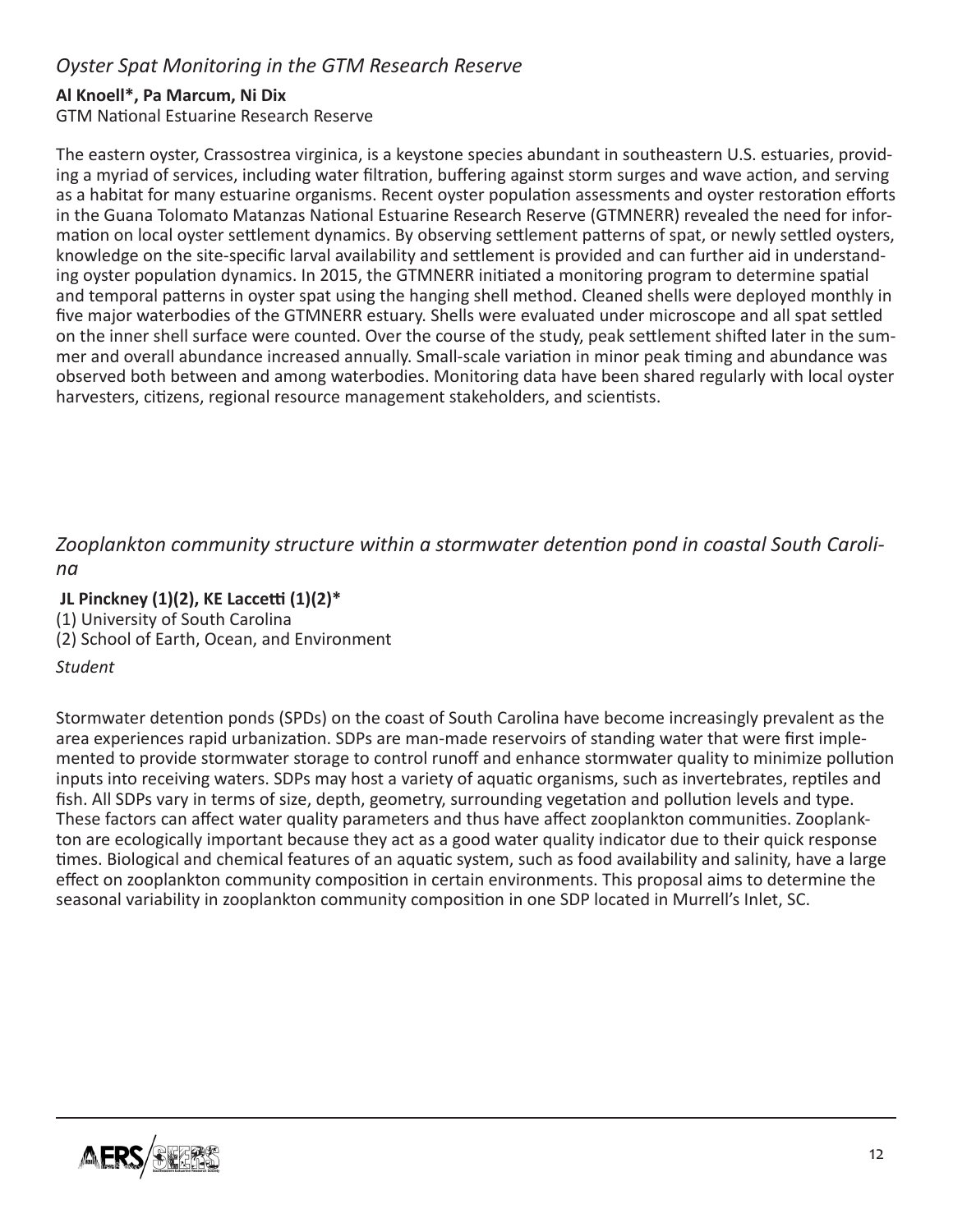# *Biogeographic Distribution of Free-Living Macroinvertebrates in Invasive Agarophyton vermiculophyllum*

#### **T.S. Lee\*, A.M.H. Blakeslee**

Department of Biology, East Carolina University

*Student*

The red seaweed Agarophyton vermiculophyllum, native to northwestern Pacific, has invaded much of temperate estuarine habitats around the globe. In the U.S. East Coast, this seaweed has physically transformed soft-sediment estuarine habitats by providing novel habitat complexity. The structure of A. vermiculophyllum provides interstitial space to accommodate large abundances and diversities of native macroinvertebrates. From May-August 2019, we surveyed A. vermiculophyllum and their associated macroinvertebrates along the U.S. East Coast, ranging from Durham, NH to Charleston SC, spanning across three biogeographic provinces. Across all sampled sites (n = 17), we found that Gammaridean Amphipods were most prevalent (>72%), followed by Caprella spp. (>9%), Common Periwinkle (>7%), and Isopods (>6%), while other taxonomic groups comprised <2% of total prevalence. The prevalence of Gammaridean Amphipods decreased across the biogeographic boundaries from north to south: >84% north of Cape Cod, >66% in Virginian Province, and >52% south of Cape Hatteras. Overall densities of macroinvertebrates increased with A. vermiculophyllum biomass (R^2 = 0.151), but the trend was not significant ( $p = 0.211$ ). Understanding macroinvertebrate abundances associated with A. vermiculophyllum on a biogeographic scale is critical at monitoring how the faunal diversity will respond as this invasive seaweed physically transforms these estuarine habitats.

## *Comparing Side-Scan imagery and Single-Beam SONAR for Benthic Habitat and Vegetation Surveys*

#### **JJ Luczkovich\*, N Gwynn**

Department of Biology, East Carolina University

#### *Poster*

Surveys of submerged aquatic vegetation and benthic habitat are a challenge in estuarine systems with high turbidity. Sonar methods provide a rapid way to characterize the bottom habitat. Two relatively inexpensive sonar methods with GPS positioning are available for biologists using off-the-shelf technology: side-scan sonar and single-beam sonar. Side-scan sonar has the advantage of covering a wide swath of the bottom, producing an image that can be classified with supervised methods. Single-beam sonar does not provide a wide swath but instead provides bathymetry and allows computer-based classification of the bottom habitats that can be interpolated over wider areas. We compared these methods at sentinel sites and along-shore transects in Albemarle Sound, Pamlico River, and Neuse River in North Carolina for SAV change detection. Side-scan and single-beam SONAR agree when SAV is present on transects. When used on the same transects, side-scan SONAR produced lower area estimates of SAV coverage and required greater effort to process the data; single-beam SONAR provided higher estimates of SAV coverage. Together, these two methods can be used simultaneously to create an acoustic remote sensing approach to SAV and benthic habitat surveys that is rapid, inexpensive, and sensitive to changes over time

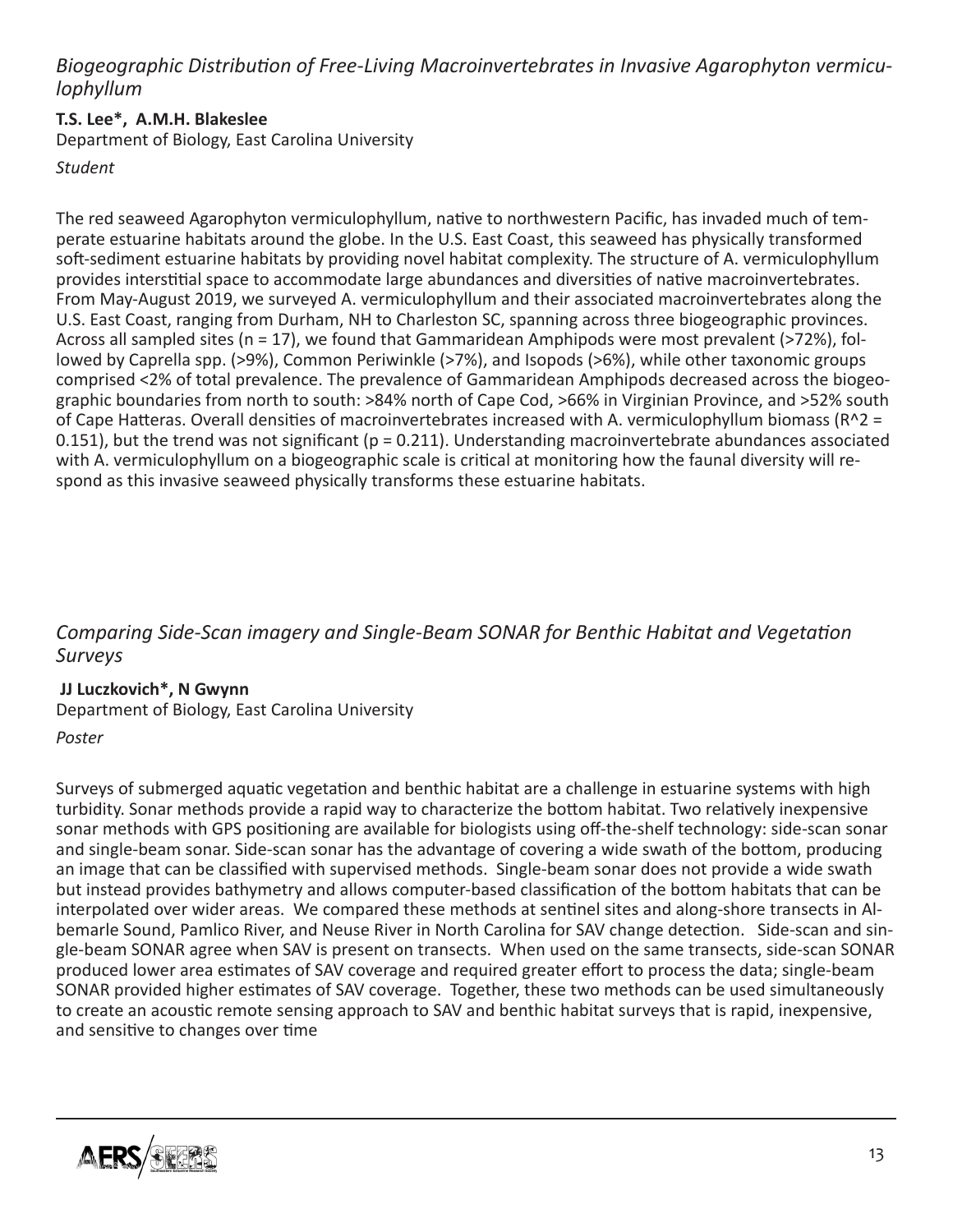## **A.T. McGowan\* (1), E.A. Hale (2), D.H. Bartow (1)**

(1) Delaware Center for the Inland Bays

(2) Delaware Sea Grant

Forage fish species play an important role in trophic transfer in estuarine food webs, affecting the health of economically valuable, managed fish species. The value of forage fish also extends to seabirds and marine mammals, where they serve as an important dietary component for many coastal species. Forage fish populations are highly sensitive to environmental conditions like water temperature and turbidity due to the interaction between variable aquatic habitats and life history dynamics including reproduction and early life history traits. When forage fish populations decline or collapse, the effects on piscivorous predators and estuarine food webs can be significant. Given the importance of forage fish to numerous estuarine vertebrate species, it is critical to understand population dynamics of these species, along with spatially and temporally variable factors that impact these dynamics. Here we present long-term population trends for three resident (Mummichog (*Fundulus heteroclitus*), Sheepshead Minnow (*Cyprinodon variegatus*), and Striped Killifish (*Fundulis majalis*)), and one migratory (Atlantic Silverside (*Menidia menidia*)) forage species common to mid-Atlantic estuaries, along with information on the scale and timing of these changes. These species account for the majority of saltmarsh and nearshore fish abundance and are therefore of major ecological importance to mid-Atlantic estuarine food webs.

## *Nutrient breakpoints for estuarine phytoplankton communities*

## **JL Pinckney\*, ER Knotts, KJ Kibler, EM Smith**

Baruch Institute, University of South Carolina

Nutrient breakpoints are the concentration at which there is a fundamental change in phytoplankton responses to further increases in nutrient loading. The ecological implication is that nutrient breakpoints signal a community transition from a relatively stable state to an alternate or transition state with marked changes in structure and, by extension, function. Nutrient breakpoints for the total phytoplankton community and individual phytoplankton groups in response to increases in dissolved inorganic nitrogen (DIN) concentrations were determined for two contrasting estuarine systems. Phytoplankton were exposed to increasing N addition scenarios (0 – 100 µmol DIN l-1) under high and low irradiance conditions. Our results suggest that ambient DIN concentrations should not exceed breakpoint concentrations to prevent possible shifts from a stable to a transitional or alternate state. DIN thresholds should be 25 and 50 µmol l-1 for the high and low salinity estuaries, respectively. These levels should mitigate the risk of major alterations in phytoplankton community structure and function in these two estuarine systems.

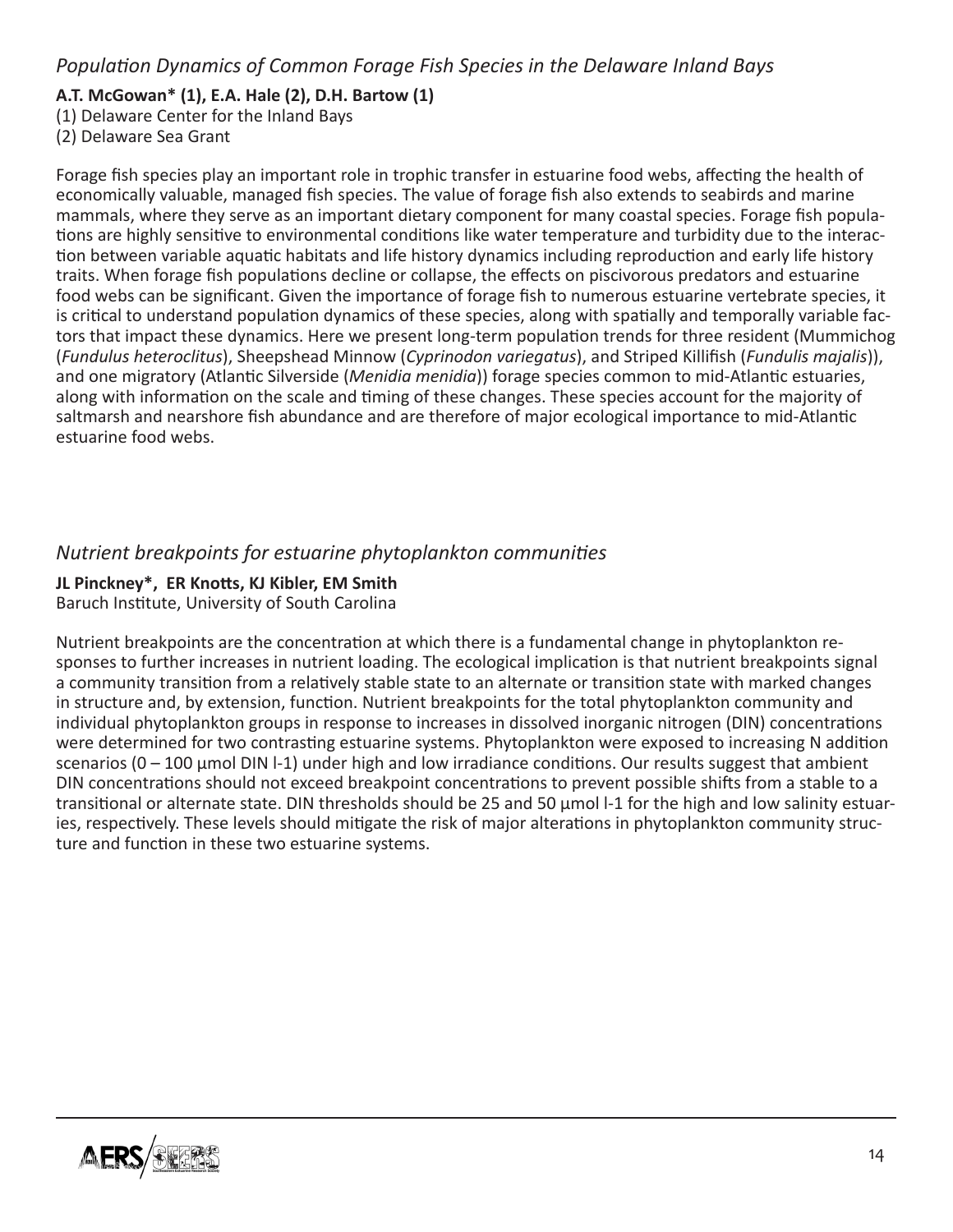*Community science exploration of biodiversity of an urban estuary using visual and molecular methodologies*

**Charmaine Dahlenburg (1), Lisa Scheifele(2), Langston Gash(1), Mohammad Alavi(3), Tsvetan Bachvaroff (4), Tom Burkett (3), Adam Frederick (5), Madeline Jaffe (6), Anderson Johnston (3), Sairah Khan (3), Yong-Bee Lim (3), Sarron Seyoum (7), Eric Schott (4)** 

(1) National Aquarium, 401 East Pratt Street, Baltimore, 21202

(2) Baltimore UnderGround Science Space, 101 N Haven St, Baltimore, 21224

(3) IMET-University of Maryland Center for Environmental Science, 701 East Pratt St, Baltimore, 21202

(4) Maryland Sea Grant, 701 East Pratt St, Baltimore, 21202

(5) Baltimore Polytechnic Institute High School, 1400 W Cold Spring Lane, Baltimore 21209

(6) Loyola University Maryland, 4501 N Charles St, Baltimore, 21210

(7) University of Baltimore Baltimore County, 1000 Hilltop Circle, Baltimore, MD 21250

In the past half century, urban harbors in the United states have de-industrialized and these estuaries are now backdrops for waterfront retail, entertainment, and residential uses. As societal perception of these waters has evolved, there is renewed interest in them as ecosystems, as they struggle to rebound from their industrial legacy. In Baltimore, shoreline developments and restoration projects have been proposed, yet there is little baseline data on the harbor's living resources, and targets for restoration are sometimes ill-defined. The National Aquarium (NA) recently committed to constructing a Waterfront Campus that restores ecosystem services by introducing modified habitats, and simultaneously educates the public about estuarine ecosystems. NA has partnered with academic researchers, community scientists, and science educators to collect baseline biodiversity data using reproducible methods. The methods, of video-documentation and DNA meta-barcoding, have proven to be engaging for a wide variety of groups including K-12 students and teachers, artists, and the general public. Community science analysis of meta-barcode data has deepened our knowledge of the sessile communities in the harbor. The data analyzed thus far reinforce the importance of physical structures and oxygen for the health of urban estuaries, and provide narratives for how water quality affects living resources

## *The effects of oyster aquaculture on submerged aquatic vegetation (SAV) water quality and light habitat requirements*

#### **L.V. Stevenson (1) \*, C.B. Gurbisz (1), J.M. Testa (2)**

(1) St. Mary's College of Maryland

(2) Chesapeake Biological Laboratory

*Poster, Student*

Oyster aquaculture and submerged aquatic vegetation (SAV) in the Chesapeake Bay have generally been increasing over the past decade, leading to increased competition for the shallow bottom. Studies in other regions of the United States have shown that, in some cases, aquaculture can have negative effects on submersed plant growth and distribution. However, the extent to which aquaculture affects SAV in Chesapeake Bay and the ecological processes driving these interactions are unclear at present. The aim of this project is to collect baseline, or "Before," data for a multi-year Before-After-Control-Impact (BACI) study that will assess the effects of floating aquaculture cages on SAV distribution and habitat at a mesohaline site in Chesapeake Bay near Tilghman Island, MD. Although we measured a suite of variables, this presentation will report baseline water quality and light measurements in relation to SAV habitat thresholds and discuss plans for future work after an array of oyster floats is installed at the study site. Ultimately our goal is that the results of this study, when combined with similar work being conducted around the estuary, will provide scientifically defensible information to inform policy and management decisions that maximize both SAV restoration and continued growth of the oyster aquaculture industry.

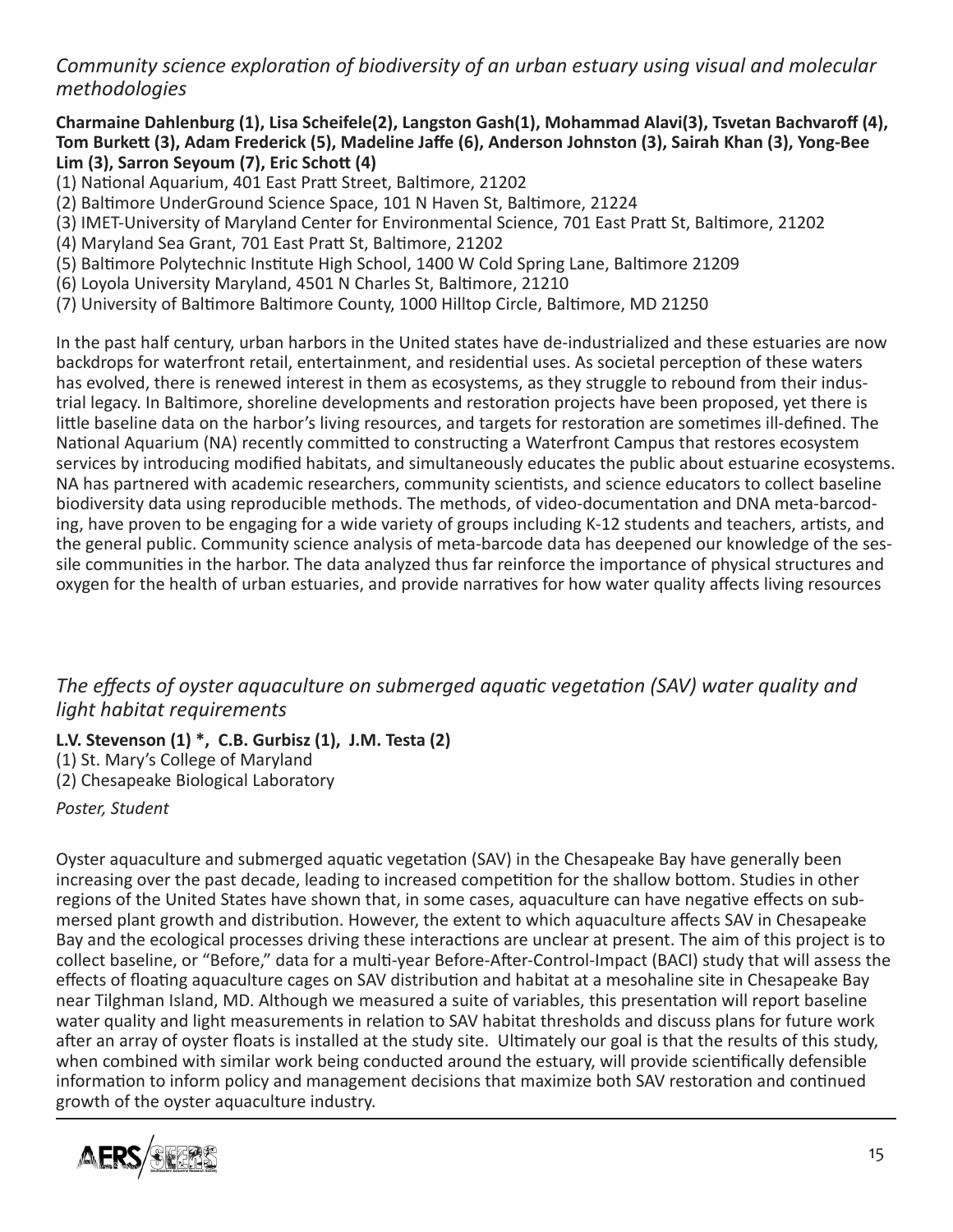# *Effects of oyster aquaculture on biogeochemical habitat requirements for submersed aquatic vegetation (SAV) in Chesapeake Bay, Maryland*

# **E.G. Sutliff\* C.B. Gurbisz J.M. Testa**

St. Mary's College of Maryland

Submersed aquatic vegetation (SAV)and oyster aquaculture in the Chesapeake Bay have both been increasing over the past decade. Because they both tend to occupy shallow water, these two important living resources are also beginning to more frequently spatially overlap. Current regulations restrict aquaculture activity within SAV protection zones based on the assumption that aquaculture has negative effects on SAV. However, the extent to which oyster aquaculture modifies SAV growth and the mechanisms driving these effects are unclear at present. The aim of this project is to collect baseline, or "Before," data for a multi-year Before-After-Control-Impact (BACI) study that will assess the effects of floating aquaculture cages on SAV distribution and habitat at a mesohaline site in Chesapeake Bay near Tilghman Island, MD. Although we measured a suite of variables, this presentation will report baseline physical and biogeochemical properties in relation to SAV habitat requirements and discuss anticipated outcomes as we continue to continue the project. Ultimately our goal is that the results of this study, when combined with similar work being conducted around the estuary, will provide scientifically defensible information to inform policy and management decisions that maximize both SAV restoration and continued growth of the oyster aquaculture industry.

## *Co-occurrence of Atmospheric Heatwaves, Estuarine Heatwaves & Extremes in Water Quality Variables*

**SJ Tassone\*, ML Pace** University of Virginia

#### *Student*

Heatwaves in the atmosphere and the open ocean have been formally defined within the past decade as discrete periods when air or water temperature exceeds a seasonally adjusted 90th percentile threshold for 3+ days in the atmosphere or 5+ days in aquatic systems. These extreme events have received considerable attention in marine ecosystems due to their increase in frequency and intensity, and negative impact on marine communities. However, heatwaves in inland waterways have received little attention. Similarly, little attention has been given to the co-occurrence of extreme events such as estuarine heatwaves and low dissolved oxygen and low pH events. This study provides evidence that ~40% of estuarine heatwaves within the USA co-occur with an atmospheric heatwave, and that ~20% of low DO events and ~6% of low pH events co-occur with an estuarine heatwave. Lastly, we provide evidence that the number of moderate strength heatwaves and the number of estuarine heatwave days has increased between 1996-2019, while the frequency and number of low pH days have decreased over the same period within estuaries around the USA.

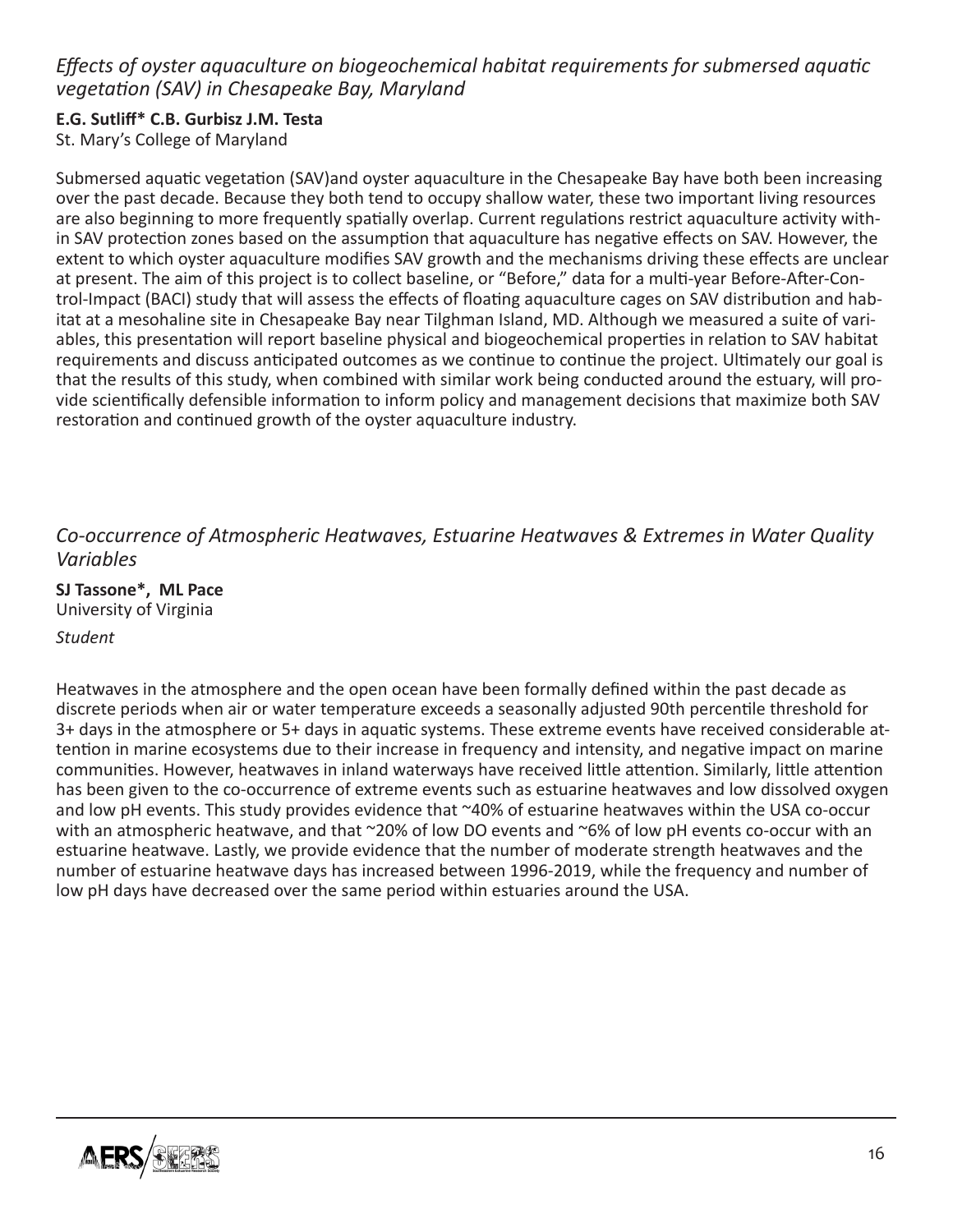#### *Wind effects on estuary exchange flow at a barrier island inlet*

#### **C Turner\*, P Benson\*, D Marino\*, S Hughes\*, A Pfeiffer-Herbert**

Stockton University

*Poster, Student*

Estuary exchange flow is the primary driver of sediment and larval transport, making it an essential coastal process to study. A moored Acoustic Doppler Current Profiler was deployed at Little Egg Inlet, New Jersey, in Fall 2019. Two significant meteorological events occurred during this period, one with an elevated sea level from October 9 to October 13 and a depressed sea level from October 17 to October 18. The goal of this study was to describe and determine the cause of these two events. During the study, tidal current speeds were approximately 1.2 m/s, and there was a mean outflow of 0.09 m/s. The elevated sea level was associated with moderate wind (2 m/s) from the north, and subtidal velocity increased by a factor of 3.5 in an outgoing direction. The depressed sea level was associated with strong wind (6 m/s) from the west, and subtidal velocity reversed to a slight net inflow (0.11 m/s). There was a positive cross-covariance (R=0.43) between wind and sea level, which had a lag of 3.5 hours. These results are consistent with wind-driven change in sea level and exchange flow due to coastal pumping.

## *Charleston Planet Stewards: Building a Generation of Informed and Resilient Coastal Citizens*

**Chloe VanderMolen** NCCOS *Student*

Charleston Planet Stewards is a project created by the National Centers for Coastal Ocean Science, originating from NOAA Planet Stewards Education Project (PSEP). PSEP provides formal and informal educators working with K12 educators the knowledge and resources to build scientifically literate individuals and communities who are prepared to respond to environmental challenges monitored by NOAA. Students will create a stewardship project that will mitigate the impacts of climate change. Studentsâ€<sup>™</sup> understanding of science and their perception of their role in their environment will be assessed to identify how environmental project-based learning experiences may influence student scientific literacy and personal motivation.

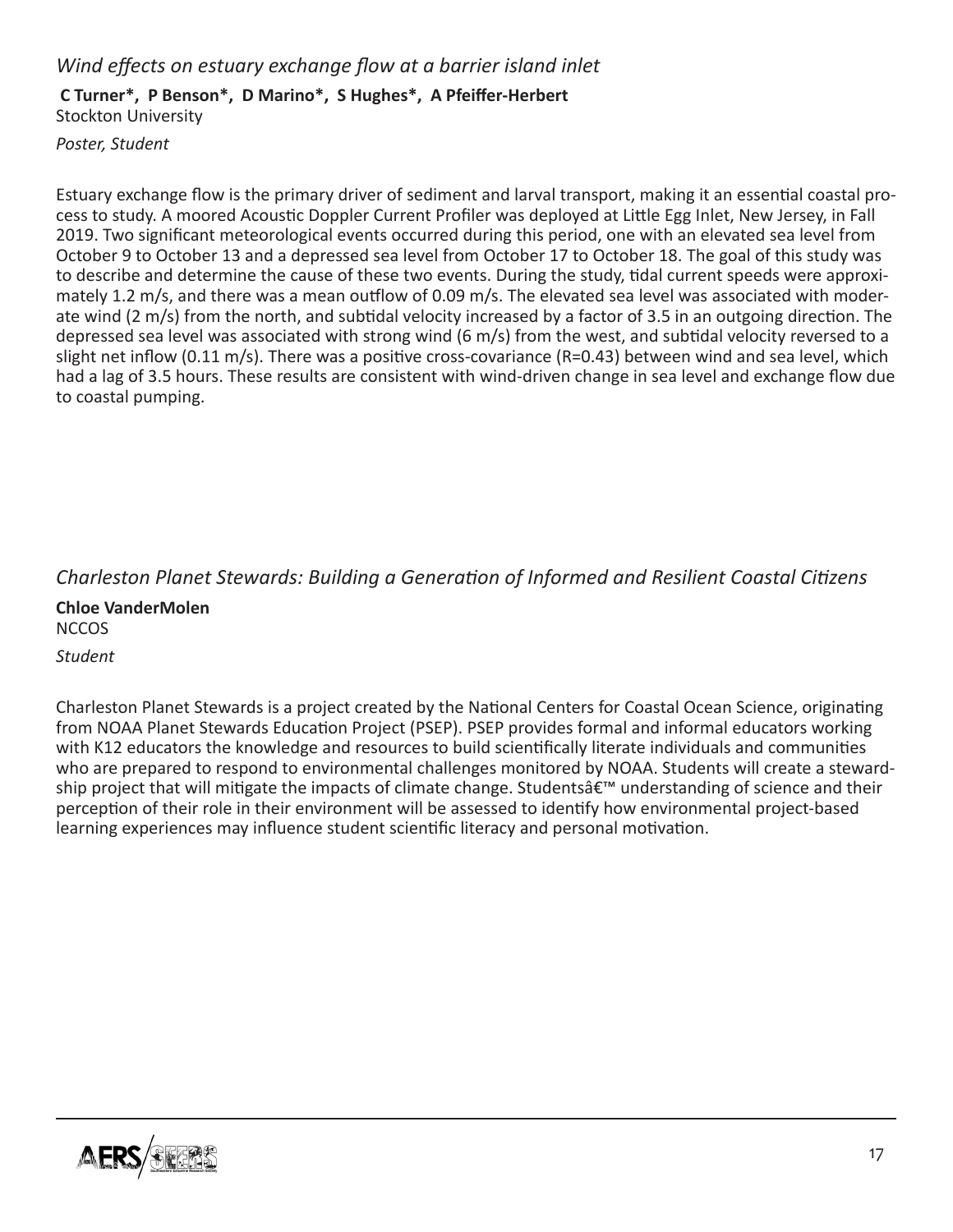## *The unprecedented complete loss of SAV in the tidal freshwater St. Johns River, Florida*

#### **R Virnstein\***

Seagrass Ecosystems Analysts

Submersed aquatic vegetation in the tidal freshwater portion of the St. Johns River, primarily Vallisneria americana, disappeared following Hurricane Irma in September 2017. This loss occurred in the tidal, primarily freshwater portion of the River, from just south of Jacksonville through Palatka and Lake George, covering at least 165 km of the River. More than 3 years later, grass has not (yet) recovered.

Documentation of this loss comes primarily from 'backyard' observations of seven residents spread along 150 km the River. Observations indicate that dense grass beds had continually persisted since at least the early 1960s. However, following Irma and the heavy rains that followed, combined with the usual fall high water levels, led to very low light levelsâ€"the presumed cause of the crash.

Prior to the crash, blades of Vallisneria near the deep edge of beds were often 1-1.5 m long. In Spring 2019, seedlings rapidly appeared along the shallow edge of the River $\hat{\alpha}\in\mathcal{C}$  but only in ankle-deep water at low tide. These young plants spread by rhizomes, but have so far been only 3-6 cm tall. Both density and extent of grass declined from Spring to Summer in 2020, again presumably due to dark and turbid water.

#### *New Jersey Tidal Marshes and Sea Level Rise*

#### **Judith Weis**

(1) Rutgers University

- (2) Drexel University
- (3) Wood Environmental

Current SLR in NJ is 5-6 mm/year. Elevation in the Meadowlands: Spartina marshes increased 3.03-5.0 mm/ year; Phragmites marshes increased 8.17 and 11.75 mm/year. Raritan Bay has been measured for only 1 1/2 years, but sites were subsiding. Barnegat Bay had only two sites increasing over 5 mm/yr. Delaware Bay had five sites accreting over 5 mm/year. Horizontal changes in Meadowlands are problematic because development reduces acreage and mitigation increases acreage. Raritan Bay marshes are not losing acreage. Barnegat Bay lost 12% 1972-2012, and Delaware Bay lost 1-2%/decade.

Possible mitigation (1) Migration Pathways: Creating pathways involves local governments working with landowners, using such instruments as rolling easements. (2) changing Phragmites management: this invasive plant enables marshes to elevate more rapidly (3) Sediment: Dredged material can be sprayed on the marsh surface to increase elevation or piled in open water nearby where currents moves it onto the marsh. Narrow channels (runnels) facilitate drainage from ponded areas. (4) Living shorelines: Adding harder materials, such as coir logs or oyster reefs at a marsh edge can reduce erosion and preserve the horizontal extent of the marsh.

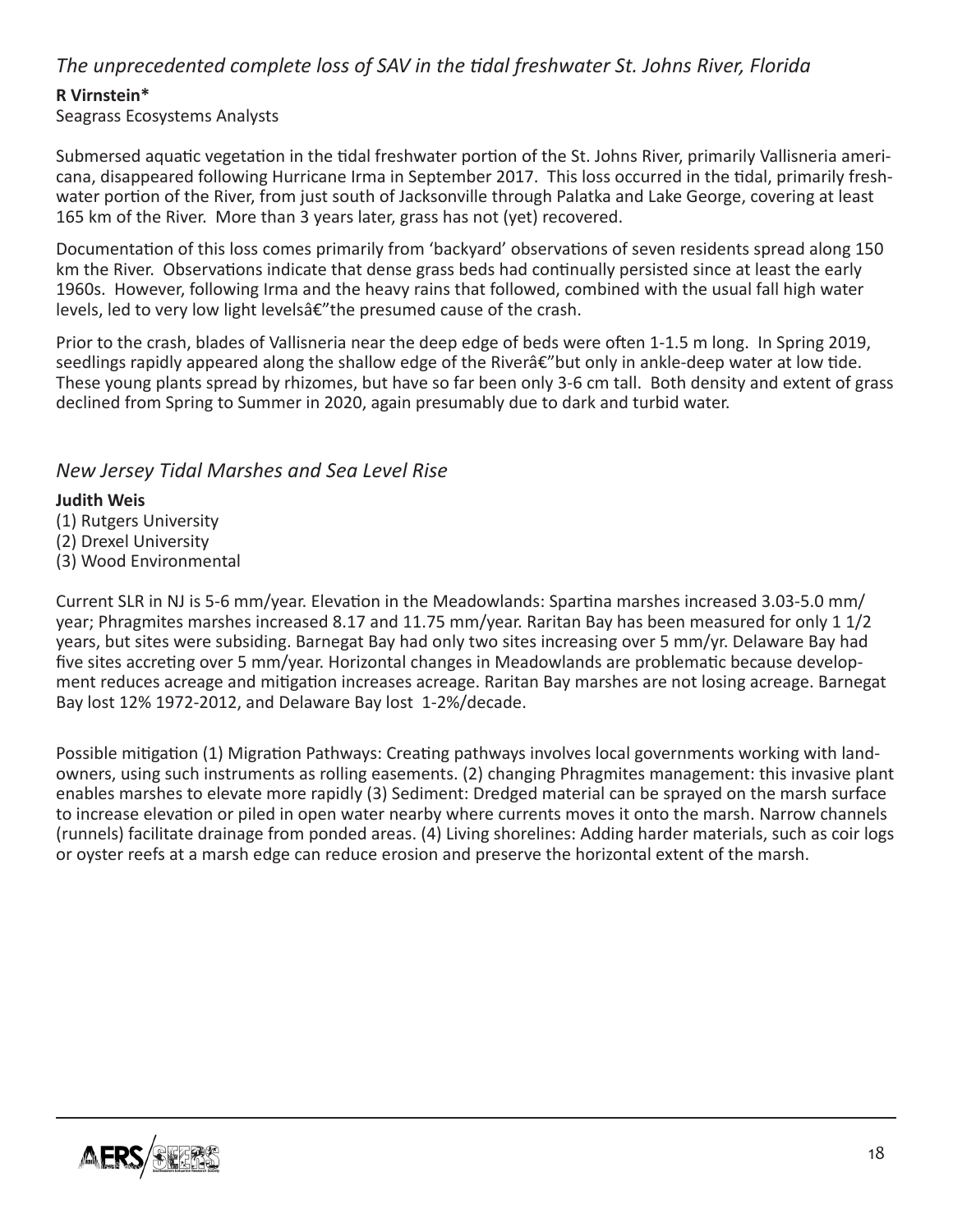## *Leaf tip morphology does not support species status for Halodule beaudettei in Florida, USA*

#### **Wheeler, Mike (1)(2)\*, Furman, Bradley T. (1), Hall, Margaret O. (1)**

(1) Florida Fish and Wildlife Conservation Commission, Fish and Wildlife Research Institute, St. Petersburg, FL 33703

(2) University of North Carolina at Wilmington, Center for Marine Research, 7205 Wrightsville Avenue, Wilmington, NC 28403

*Poster, Student*

There are 9 recognized species in the genus Halodule, most named by den Hartog in the 1970s. The study of Halodule taxonomy has been challenged by the scarcity of reproductive material, preferred for differentiating morphospecies in Angiospermae. Sexual reproduction remains seldom seen and is not easily studied, leaving leaf-tip morphology and geography to define species identity. Leaf-tips vary based on protrusion of lateral vascular bundles and/or the midrib to create 1-3 teeth of varying relative sizes. In Florida, two species are thought to exist: the bicuspidate H. wrightii and the tricuspidate H. beaudettei. Early work by Phillips and McMillan questioned the genetic determinism of leaf-tip morphology, and concluded only a single phenotypically plastic species, H. wrightii, should be accepted. To inform the ongoing debate, we used leaf-tip images from the literature to train a CART model capable of differentiating the two species. We revisited Phillip's study site to collect Halodule runners, and using our model to predict species identity, we confirm that sufficient phenotypic variation exists within genets to argue against species status for both H. wrightii and H. beaudettei using leaf tip morphology alone. This study highlights the need for more definitive molecular methods to understand Halodule taxonomy.

## *Borrowing ecological principles: Effect of substrate orientation and complexity on reef formation*

**\*N C Woodard, R K Gittman**  East Carolina University

*Poster, Student*

Marine ecologists have long been interested in determining the drivers of population success and community structure in marine ecosystems. Understanding the causes and consequences of recruitment and survival of organisms within a community are important goals of population and community ecology. Past oyster reef restoration studies have mostly explored how substrate and environmental factors affect oyster development. This project seeks to determine the role substrate orientation and complexity have on the formation of biogenic reefs, as well as its effect and interaction with structural complexity and habitat availability. I will deploy 14cm x 14cm 3D-print molded ceramic settlement tiles mounted on steel racks across intertidal sites in Taylors Creek, an estuarine tidal creek in North Carolina. Half of the tiles will be constructed using 3D-printed molds to contain structural components (i.e. pits and grooves) to test for structural complexity (simple or complex) alongside orientation. There will be a total of four monitoring treatments (horizontal and simple, vertical and simple, horizontal and complex, vertical and complex). Determining whether conceptual understanding of processes driving community assembly in one ecosystem can be used to predict patterns of community assembly in another ecosystem will help in providing guidance for creating ideal designs for restoration.